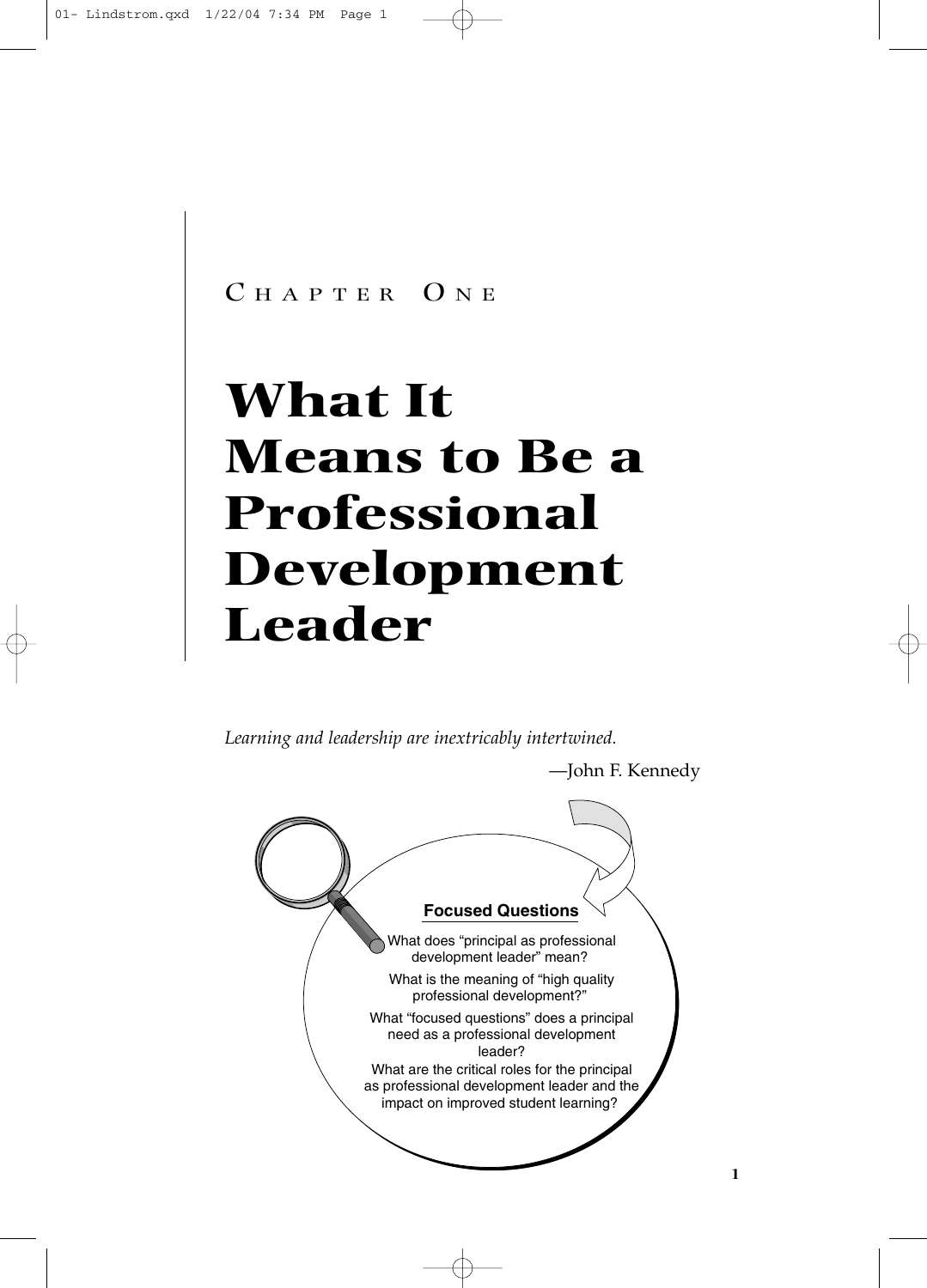#### **Principal's Scenario**

Juanita Sanchez, principal of Chavez School, is driving back from the district office August kickoff meeting for the new school year. As she drives, she thinks of all the dilemmas, demands, and challenges that face her as principal this year from the district, teachers, students, parents, and school community. As she arrives at the school parking lot, she can't help but reflect on the last school year and the lost days of summer when she was going to get so much done. The district office meeting inspired her, but she thinks, now the real work starts here at her own school! She decides to walk around the school, visit a few classrooms and check out the building and grounds before returning to her office.

As she enters the hallways of the school, she asks herself, "What is the most important thing I could do as principal to help raise student achievement and support my teachers in this effort?" Also, "How can I help teachers increase their success with each student, thus improving classroom and schoolwide achievement?" Before the busy demands of the school year starts, Juanita really wants to get focused by dealing with the district office mandates, schoolwide goals, and individual needs of her teachers, students, and school community. She stops and imagines the classrooms, hallways, and school grounds with teachers and students who are well prepared and achieving at high standards rather than being the lowest-performing school in the district. Out loud, she asks, "How do we get there?" Just as the words come out of her mouth, a veteran teacher pops out of his classroom and sees Juanita.

- *Mike:* Juanita, what do you mean how do we get there? You look concerned. Is there something the matter?
- *Juanita:* (surprised, but glad to see Mike): I've just returned from the district office kickoff meeting, and the list is endless of what needs to be done. I was just picturing the school as high achieving and asking how to achieve it this year.
- *Mike:* Well, we've got a good start with our leadership team, but I think we are missing a process that lasts more than a few weeks, month, or a year. We know what we want. We just need to determine clearly how we will do it rather than keep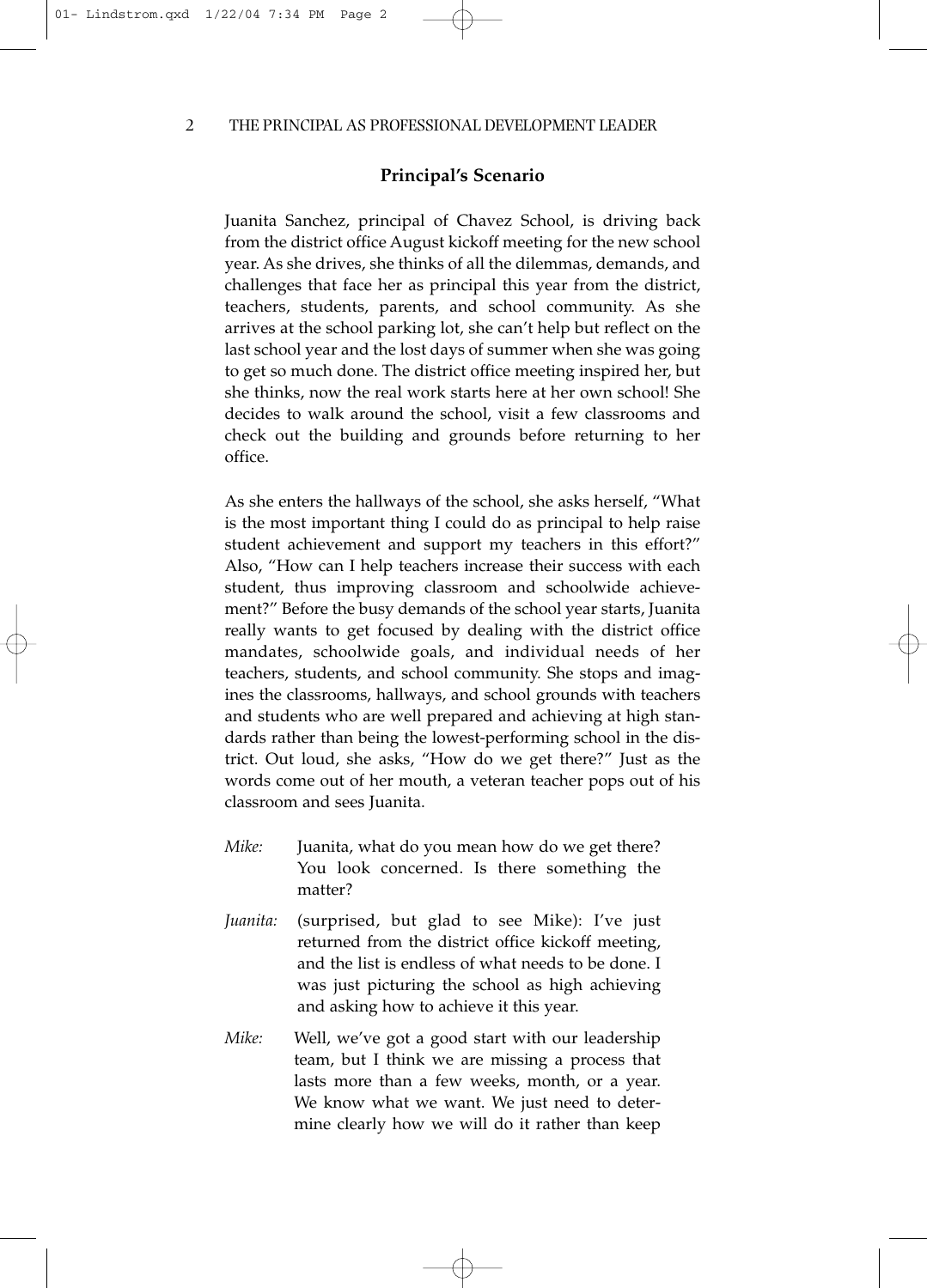changing with every new demand and confusing our teachers and parents.

- *Juanita:* What do you mean by "process"?
- *Mike:* It seems to me we need a process that helps us as teachers at Chavez better meet the student needs.
- *Juanita:* You know, you just sparked something that I believe deeply about after all the past practices and research I've experienced. First, I know I can't do it all. I need teachers, parents, and the school community support. Second, professional development matters most to support teachers, and I don't mean the old "sit and get" inservices. Mike, you're right, a sustained professional development process, which meets the needs for increasing student learning and achievement, is the critical piece. We need to sharpen our focus to do this.
- *Mike:* Wow! I thought I was just fixing my classroom up for the start of school. Now I think the leadership team and staff should discuss a professional development process that empowers us to design what learning needs we have based on our student and school achievement needs. Maybe this will really sustain the change we've always been talking about.
- *Juanita:* Yes and we're going to do it together because I know if teachers continue to learn, grow, and succeed, student achievement will soar. We can't keep doing the same things in the same way because we know what we've gotten. Learning, grappling, practicing, and reflecting on our own growth as professionals and as a school will make the difference. This year and each day forward, we're going to work together to focus our learning efforts. Thanks for sharing your thoughts and hearing my wondering out loud.
- *Mike:* We'll see, and I hope for best! Let me know how we can help! Professional development, huh! I wonder what Janet, as the teacher's union rep, will say about this? How do we know what really works in professional development?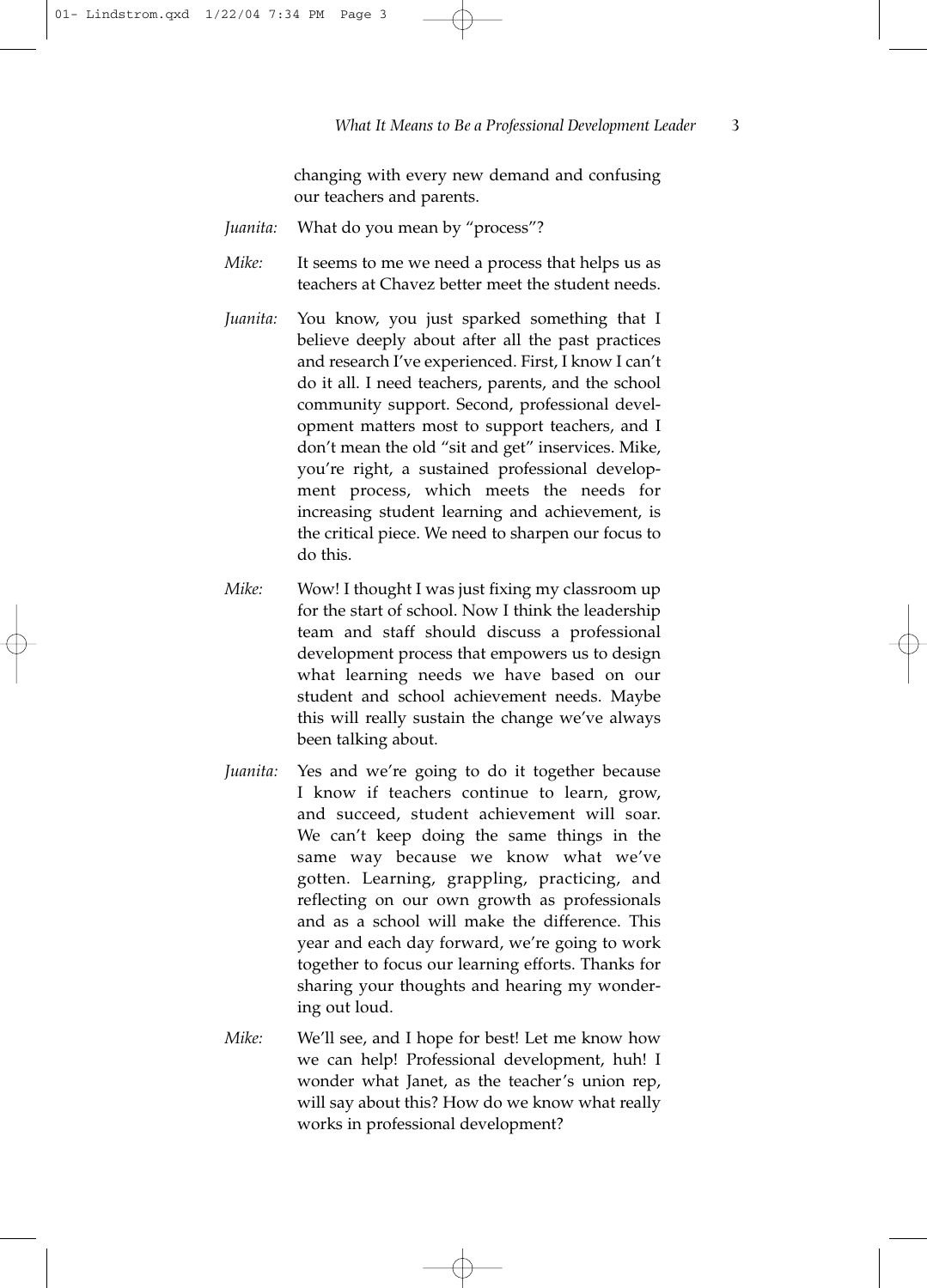*Juanita:* The leadership team will get a call today to set up a meeting to discuss the professional development process, and I want you to share your insights. We need to get an early start so we can share and get input from the faculty at our first-of-the-year meeting. I'm excited. Now I'd like to see what you've been doing to your room, and thanks again, a principal needs to share.

## **INTRODUCTION**

Will schools change to meet the critical goal of our society for welleducated, productive citizens? If so, America needs well-informed principals to focus on ensuring high-quality educational experiences for all students. This means improving the instruction in every classroom. It is no longer a luxury to conduct professional development in our schools. Professional development is an essential and job-embedded component of any school improvement effort. It is a key leverage point for sustainable change in our schools, and it should be a way of life within every school. For high-quality professional development to occur at the site, the principal has a critical leadership role.

Teacher knowledge and its correlation to continued professional growth are the most significant factors relating to student success (Darling-Hammond, 1997). Elmore (2002c) says that the "Achilles' heel" of education today is the great variability between classrooms within a school. As the instructional leaders, principals are compelled to provide the type of support necessary to address that variability. In addition, more and more teachers are entering the classrooms underprepared for the realities of providing quality education in today's world. Barth (1990) reinforces this with the statement that "nothing within a school has more impact on students in terms of skills development, self-confidence, or classroom behaviors than the personal and professional growth of their teachers" (p. 49). The professional learning of teachers is a central factor in determining the quality of teaching (Sparks, 2002). If principals expect to close the achievement gap for students, then principals must have a deeper understanding of what it takes to improve teaching and learning.

According to DuFour (2003), effective leaders take action. They do not wait for everything to fall into place, because they truly understand that the learning that occurs in a "professional learning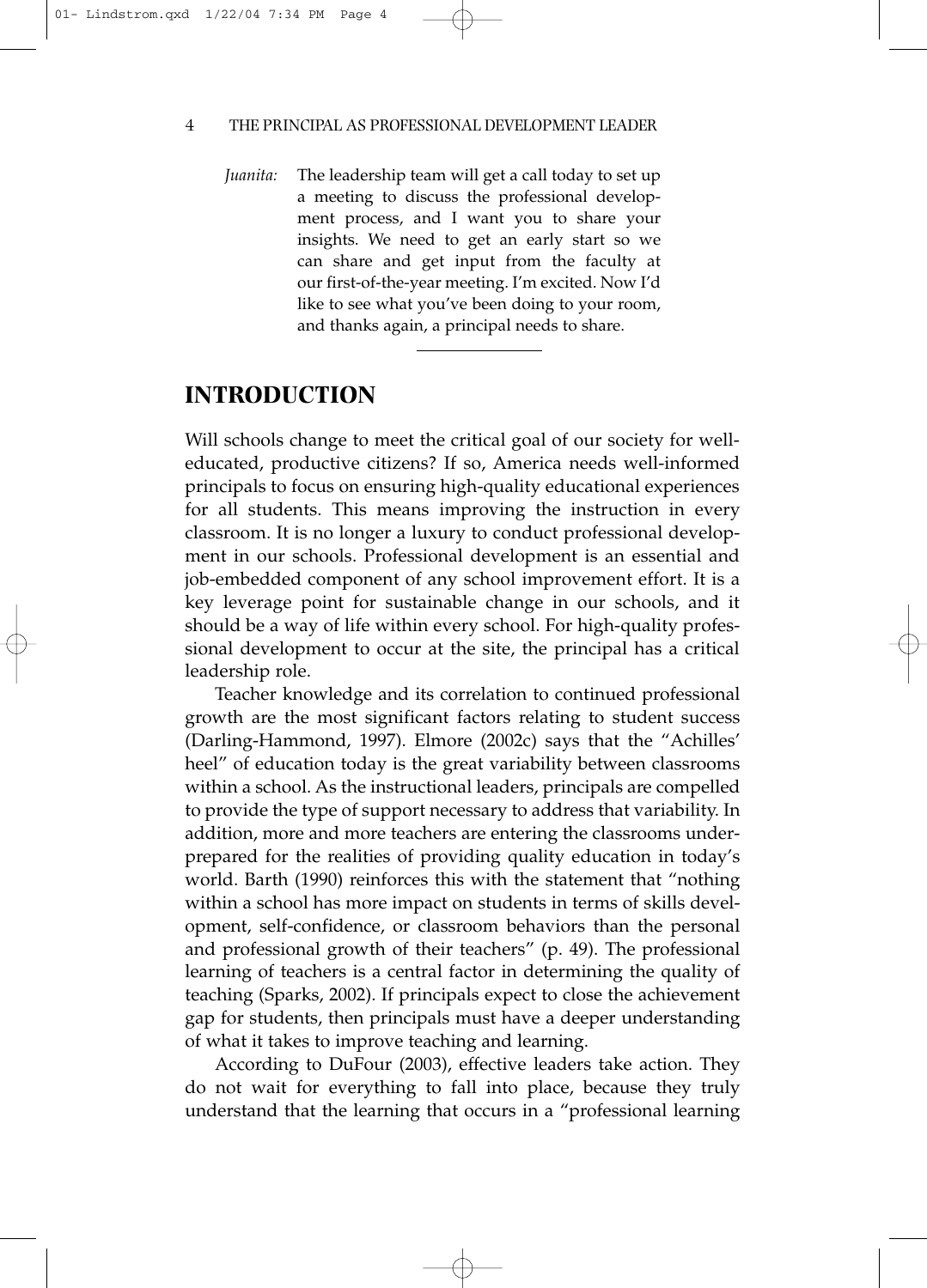community" happens during the course of the action. This book is designed to assist principals in taking appropriate action to implement and sustain effective schoolwide professional development.

Recently, the National Staff Development Council (NSDC) revised its standards for professional development (2001). Based on the premises that improved learning for all students is the goal and that the main difference between learning and not learning is the quality of the teaching (Barth, 1990; Darling-Hammond, 1997; Sparks, 2002), these standards provide the floor upon which a solid professional development program can be built. The 12 standards are divided into the categories of context, process, and content. The NSDC standards are embedded throughout this book for principals to deepen their understanding of their meaning and use. Chapter 2 will provide a more complete view of the NSDC standards.

## What does "principal as professional development leader" mean?

For principals to best develop the vision of quality education for all students, they must have a clear understanding, as well as the skills and abilities, to help lead professional development efforts within their schools. Educational researchers view professional development as the *key leverage point* for providing opportunities for continuously improved educational practices by teachers and staff to obtain higher student achievement (Darling-Hammond, 1997; David & Shields, 2001; Elmore, 2002a; Lieberman, 1995a; Sparks & Hirsh, 1997). School improvement happens when a school develops a professional learning community that focuses on standards, achievement, student work, and changing teaching practices. According to Fullan (1999), a principal and school trying to improve must think of professional development as a cornerstone strategy.

Professional development creates the change necessary to continually improve the teachers' practices that will close the achievement gap. This chapter will provide the overview as well as the meaning to the importance of the principal as a professional development leader within the school. The principal-as-professional-development-leader model presents a lens for understanding the framework of the book (see Figure 1.1).

As the model shows, the principal must have a *clear focus on improving student learning and achievement.* To reach this goal, continuous professional development within the school provides the *context,*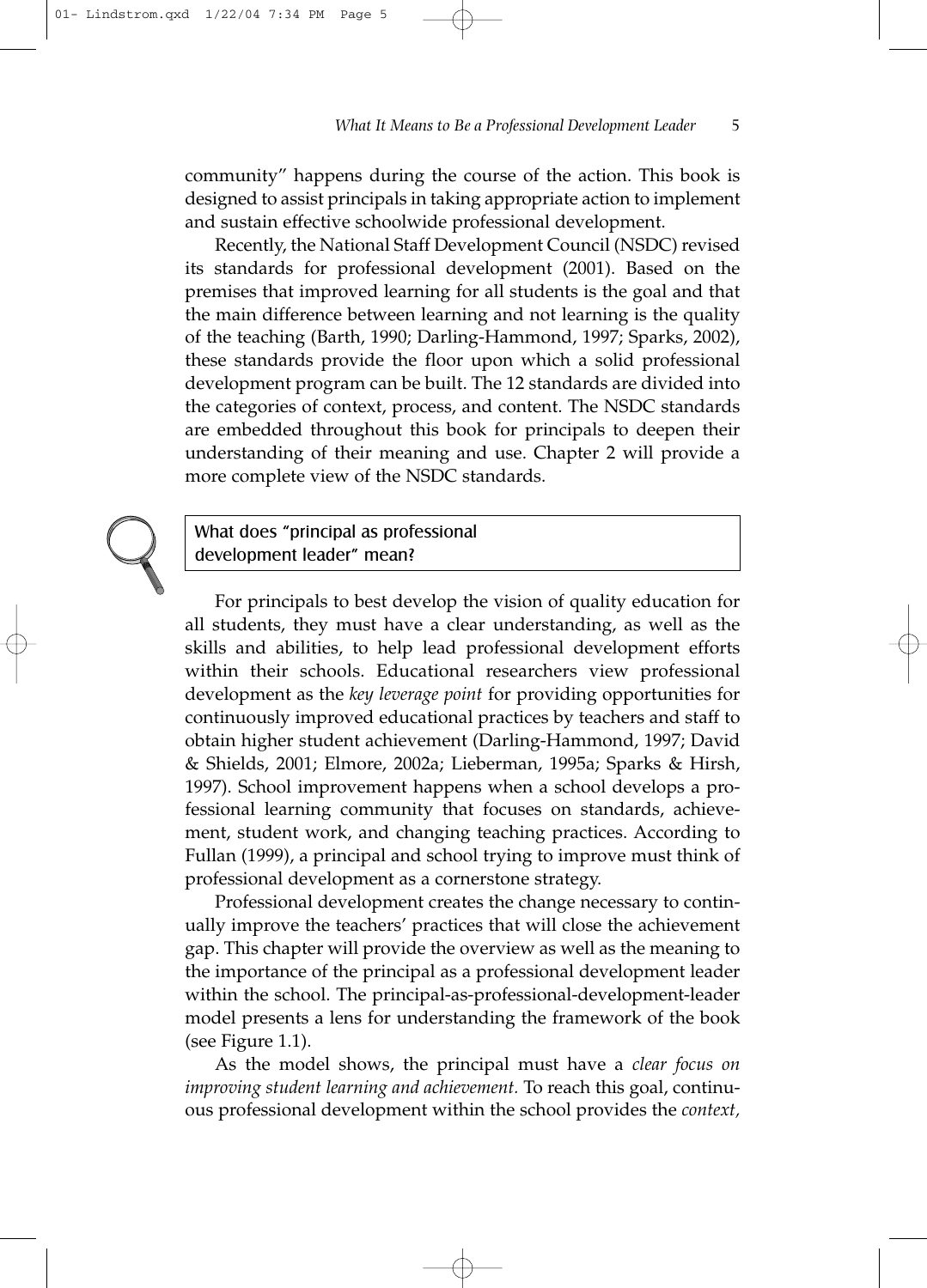

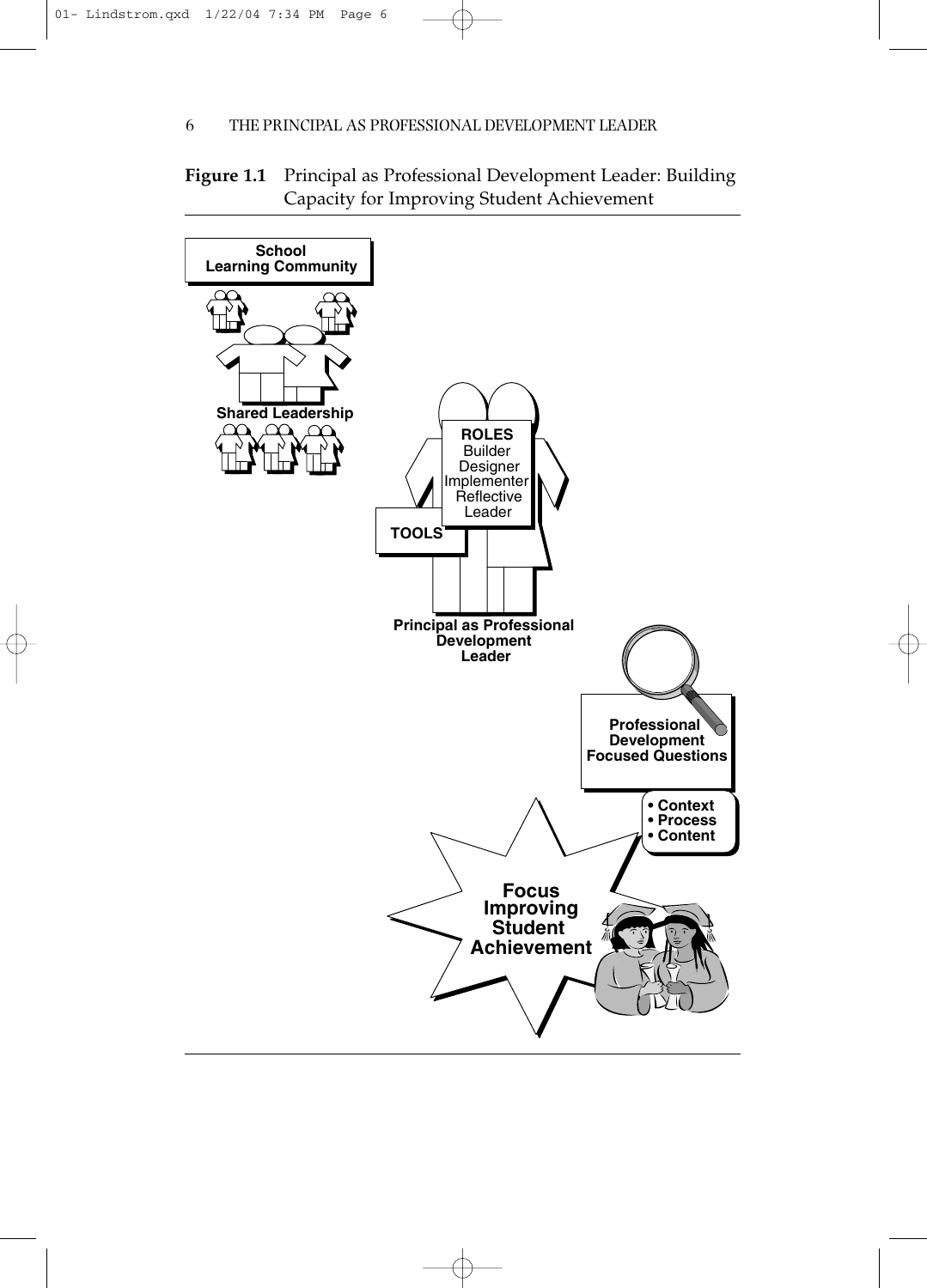



*process, and content* that helps create the changes in teacher classroom practices and school culture. Principals must possess the ability to ask themselves *focused questions* to guide their thinking and responses that help keep professional development on track. The school learning community, through *shared leadership* and ownership with the principal, sets the direction and carries out the professional development work (see Figure 1.2). The principal is not the sole leader of professional development, since it is imperative that leadership be shared within the school learning community. As Lambert (2002) puts it, "The days of the principal as the lone instructional leader are over. We no longer believe that one administrator can serve as the instructional leader for an entire school without the substantial participation of other educators" (p. 37).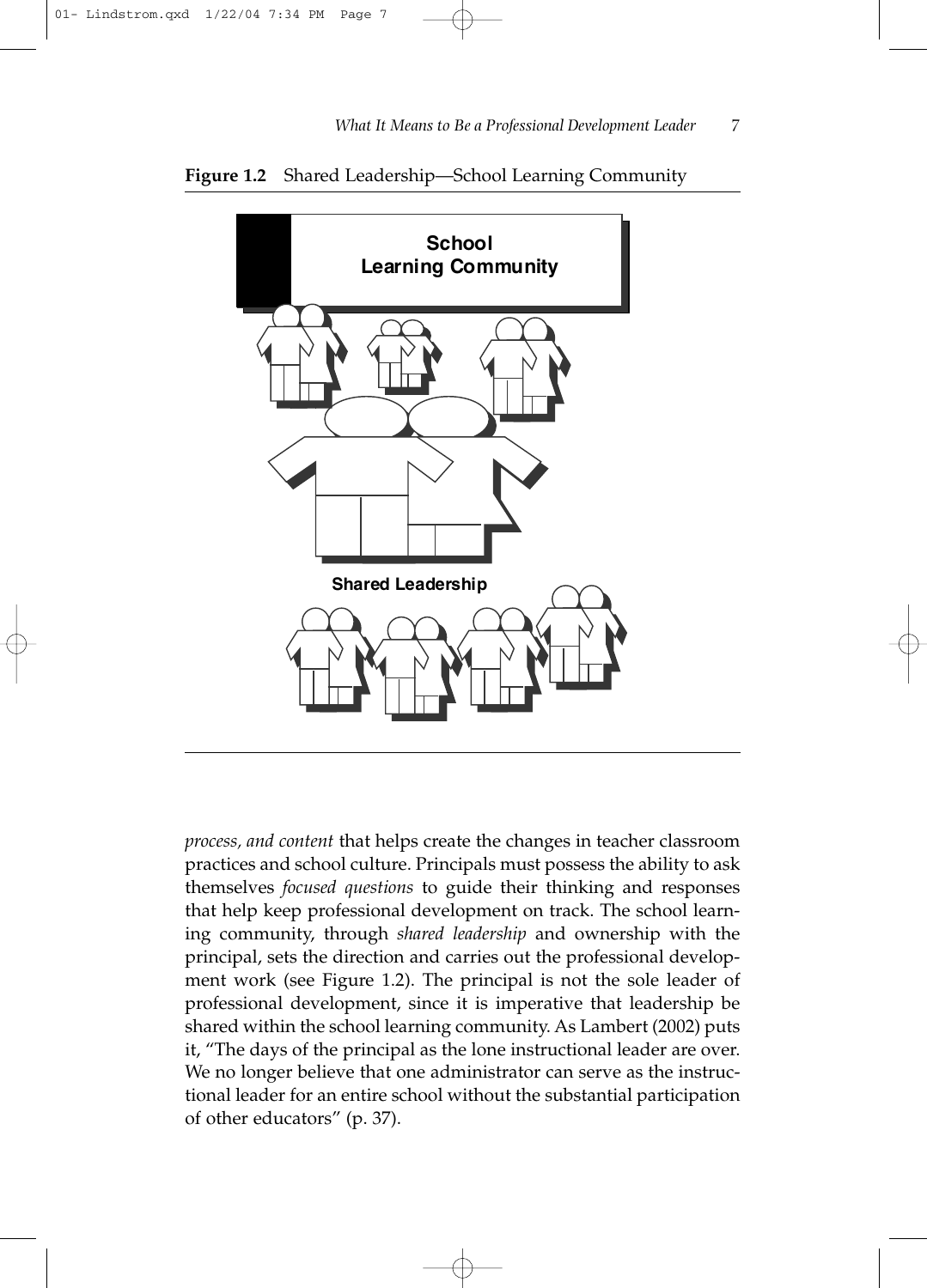## **SHARED LEADERSHIP**

Shared leadership is a key component of a professional learning community. Having everyone involved in the work of the school not only creates team thinking but also provides the forum for the best thinkers to consider the intractable issues of education. It turns the lonely "I" into the productive "We." The task of the principal as professional development leader is to make this professional learning community happen as a shared school community undertaking. The premise of this book is that leadership and professional development are the work of everyone in the school, with the principal assuming the shared leadership roles of *Builder, Designer, Implementer,* and *Reflective Leader* to create the professional development frames that make a difference in student achievement. A variety of *tools* are available that a principal and school can use to implement powerful professional development experiences and build capacity. Chapter 2 further explores how to build a professional learning community. The old model of one-person leadership leaves out the tremendous talents of teachers and does not have the sustainability if the principal leaves (Lambert, 2002).

More than a decade ago, Barth encouraged principals to cast aside the notion of principals as the authority and "knower" and to become learners alongside the teachers and students. His term for this type of principal is the "Lead Learner" (Barth, 1990, 2001). Learning together creates a community that is dedicated to sharing and discovering what works well.

Sharing leadership is a challenge for many principals. For example, in one school, a teacher attending a principal-led faculty meeting, shortly after returning from a week's stint as a reader and scorer of a national exam, listened while the principal explained that there would be changes to the national test but that there was no information available regarding the changes. The teacher proceeded to tell the staff what the new changes would be, since they were provided at the scoring session. The principal became visibly annoyed, and the teacher, embarrassed, quickly stopped sharing her expert knowledge. Later, she wondered why it was so difficult for this principal to allow anyone else to be an expert. As this scenario demonstrates, shared leadership must be a part of the school culture to be inclusive and effective. In schools that have built a learning community, everyone acknowledges the need to learn together, and that means everyone can participate as the "teacher" or the "learner" on one topic or another. If the meeting agenda was too packed to continue with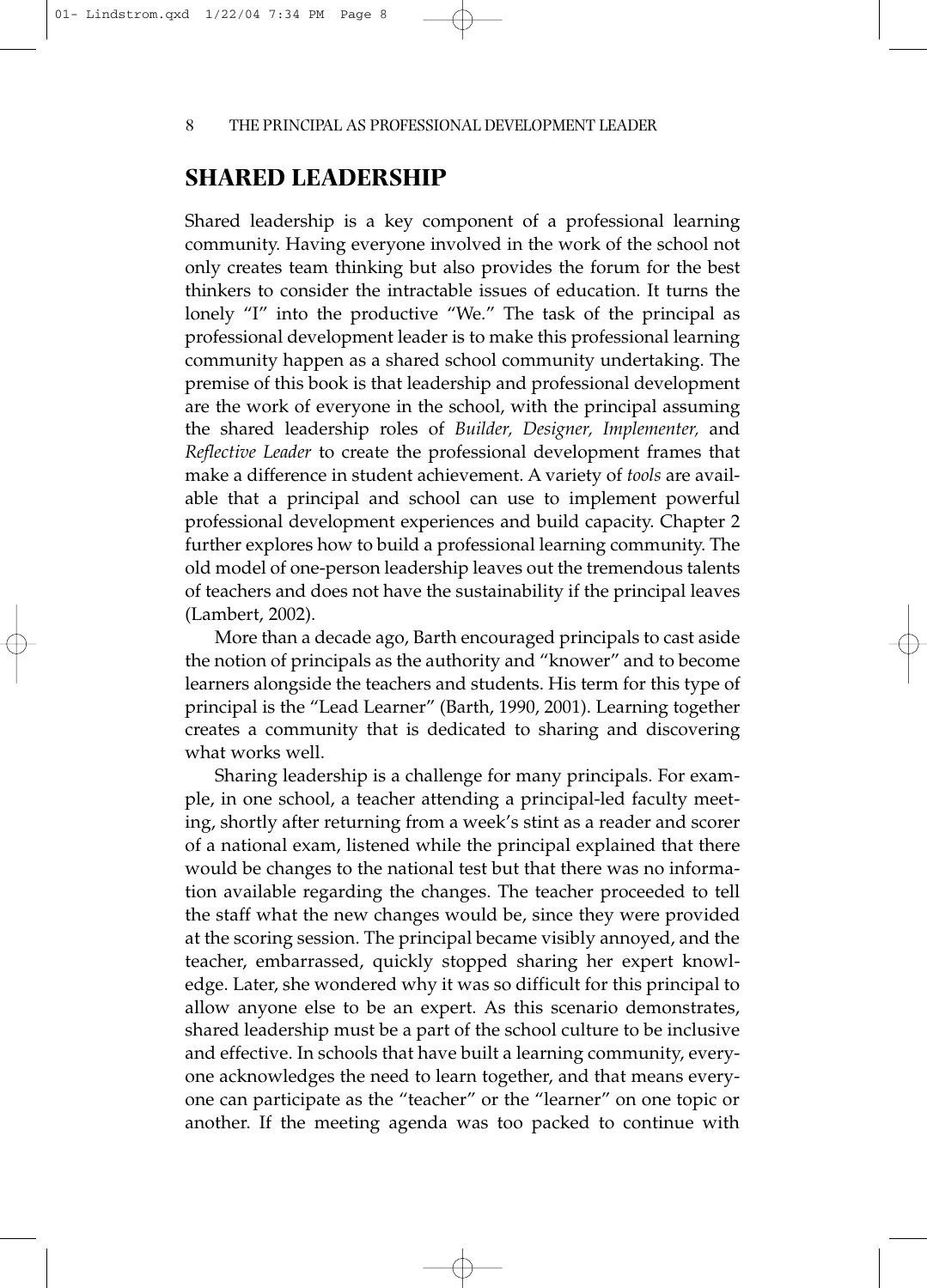the discussion of the changes in the national exam, the principal could have acknowledged the teacher's expertise and recent experience as scorer of the exam and scheduled the discussion for another time.

Elmore (2000) describes this complex nature of instructional practice as requiring people to operate in networks of shared and complementary expertise rather than in hierarchies that have a clearly defined division of labor. Professional knowledge and practice get stretched across roles rather than being inherent in one role or another. By placing the responsibility of professional development within the school through a shared leadership model, more ownership is developed, and action is taken to improve areas of concern and build on achievements. Developing the professional capacity within the school means collaborative leadership and shared professional work. It is this kind of ongoing investment in the professional development of teachers and leaders that provides sustainable school improvement.

In addition to the shared responsibility to professional development, educators are responsible for their own learning. The individual and the school community of learners need to take action to keep themselves professionally current to meet the needs of the everchanging diverse student population. This fundamental belief holds that as a school learning community, we are responsible for directing our learning as collaborative colleagues. Darling-Hammond (1997) states:

When all is said and done, what matters most for students' learning are the commitments and capacities of their teachers. Teaching for understanding cannot be produced solely by spending more money or by requiring that schools use specific texts or curriculum packages, and it cannot be driven by mandating new tests, even better ones. Although things like standards, funding, and management are essential supports, the sine qua non of education is whether teachers know how to make complex subjects accessible to diverse learners and whether they can work in partnership with parents and other educators to support children's development. If only a few teachers have this capacity, most schools will never be able to produce better education for the full range of students who attend them. Widespread success depends on the development of a professional base of knowledge along with a commitment to the success of all students (pp. 293–294).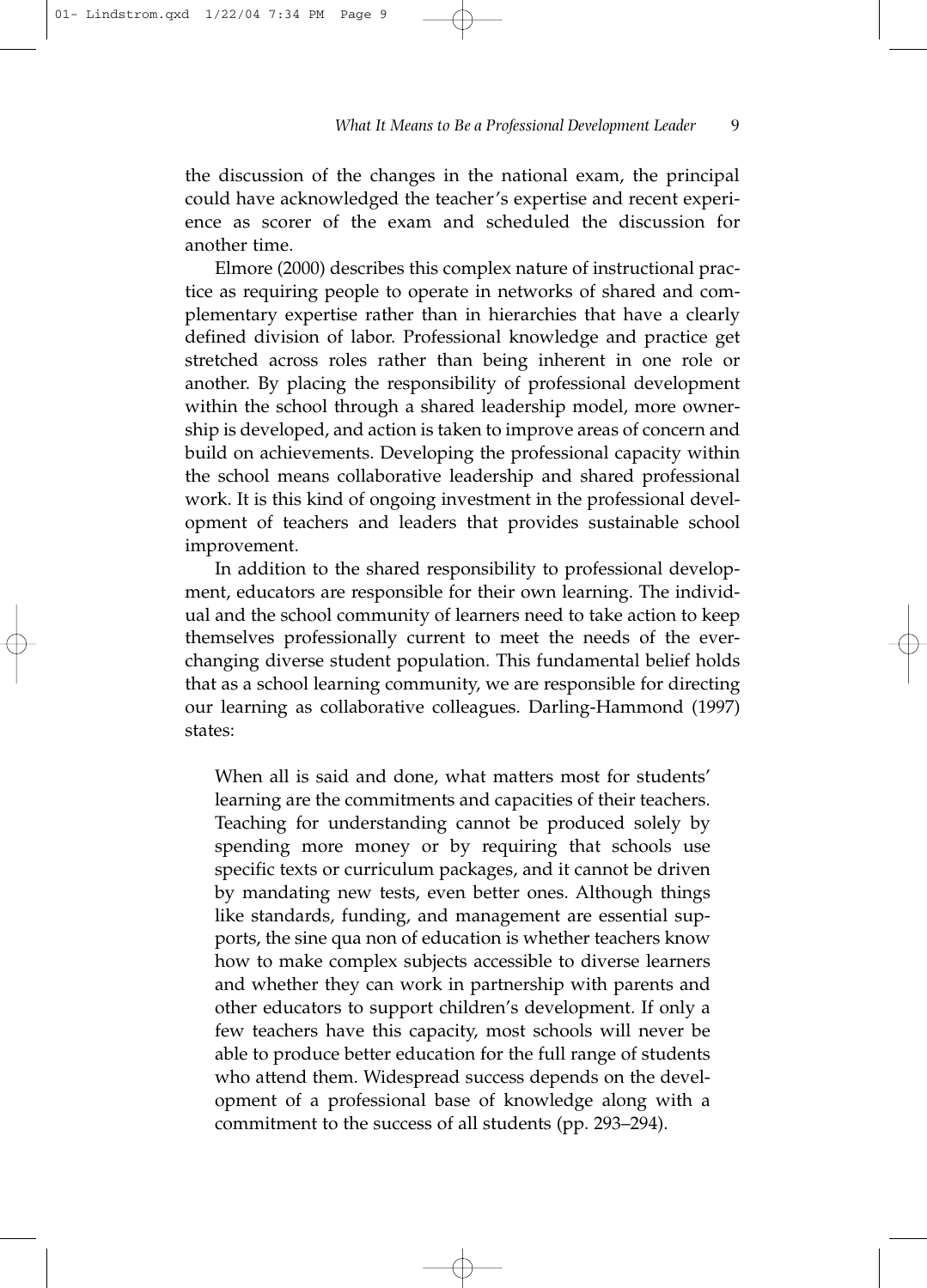The traditional view of professional development is prescribed inservice with individual expectations. In a learning community, everyone is responsible for his or her own learning as well as that of colleagues. In this book, we have used terms such as *collaboration* and *collegial.* We attempt to define terms within the context of the text; however, these two terms seem to capture different meanings for different people, so we wish to address them. Common definitions of collaboration in schools are "working together" and "teamwork." The term collegial is a bit more difficult to define. We support Warren Little's effort to describe collegiality in schools through a list of behaviors:

Adults talk about practice

Adults observe each other

Adults engage together in work on curriculum

Adults teach each other what they know about teaching, learning and leading.

(cited in Barth, 1990, p. 31)

What is the meaning of high-quality professional development?

# **REDEFINING THE MEANING OF PROFESSIONAL DEVELOPMENT**

What does the term *professional development* mean? Professional development is a lifelong, collaborative learning process that nourishes the growth of individuals, teams, and the school through a daily, job-embedded, learner-centered, focused approach. It emerges from and meets the learning needs of participants as well as clearly focuses on improving student learning. Professional development is not something that is done to individuals or faculties on a periodic basis as new mandates or educational fads appear. It is an ongoing sustainable process (see Figure 1.3) that builds collaboration, generates and shares professional knowledge, uses current research, and informs the daily work of teachers and leaders (Darling-Hammond,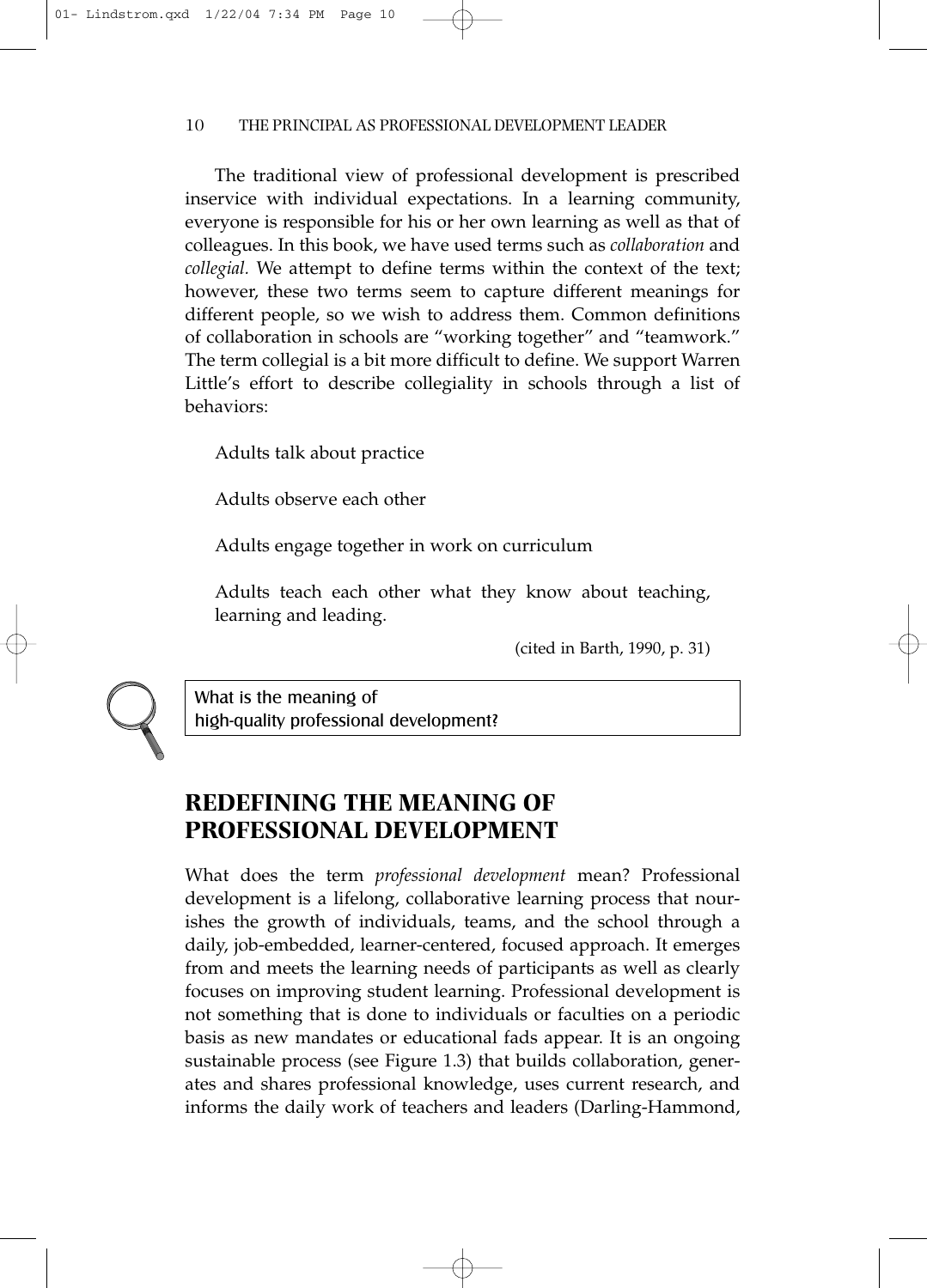

#### **Figure 1.3** Professional Development Cycle

1997; Elmore, 2002a; Stigler & Hiebert, 1999). This emphasis on continuous improvement of professional practices is vital to a true understanding of professional development in our schools by principals. Professional development becomes an integrated part of the daily work within the school. It is not seen as an add-on or a mandated requirement, but rather as professional practice of honing knowledge to better serve the learning process of both adults and students. It is an ongoing renewal process that permeates the professional learning community culture.

Improved student achievement will occur with well-informed, highly qualified teachers using effective strategies. We can no longer afford to maintain the status quo and should heed the old adage that "if you keep doing the same thing in the same ways, you get the same results." The principal must understand the critical role professional development plays in bringing about change in instructional practice. The power of professional development is a critical leverage point for sustained change that will provide the means to produce the expected results of improved student achievement.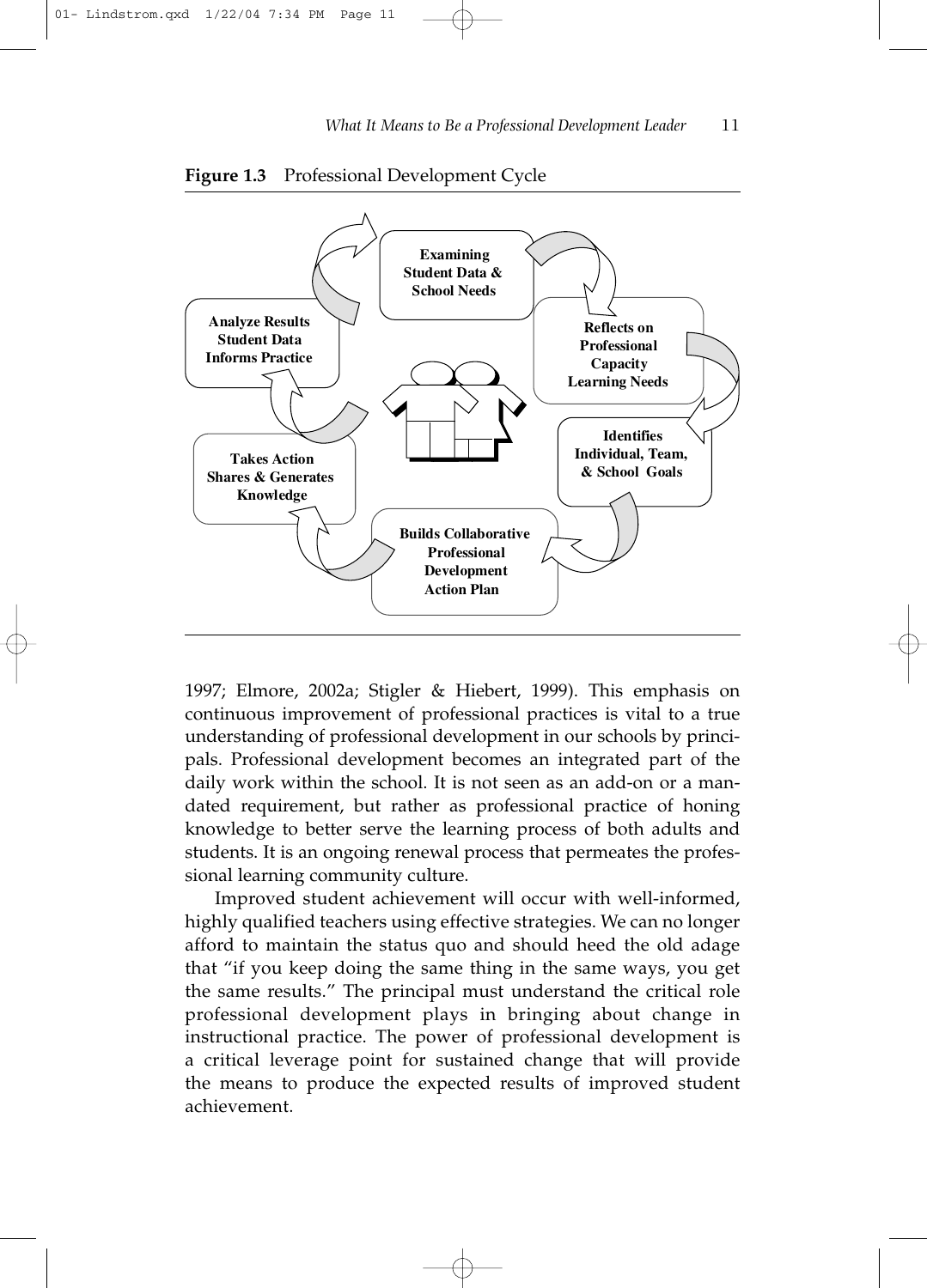# **IMPORTANCE OF HIGH-QUALITY PROFESSIONAL DEVELOPMENT**

Elmore (2002b) provides us with an important insight about the structures of schools and why professional learning is not clearly conceived by educators when he states:

People who work in schools do not pay attention to the connection between how they organize and manage themselves and how they take care of their own and their students' learning. The structure and resources of the organization are like wallpaper—after living with the same wallpaper for a certain number of years, people cease to see it.

In the present political and social environment of schooling, this lack of attention is dangerous and irresponsible. Schools are under pressure for increased accountability for student learning, and too many educators cannot account for the basic elements of their organization and how these elements affect the learning that teachers and students engage in. Further, most educators would argue that they need more resources to do the work they are being asked to do under these new accountability systems. But why give more resources to an organization whose leaders cannot explain how they are using the resources that they already have? (pp. 22–23)

Professional development typically is used to carry out a school reform agenda. Yet despite the considerable resources that most schools devote to professional development (6 to 10 days per year is not unusual), teachers and administrators alike generally have negative opinions of professional development practices. Most educators view professional development as an ad hoc, disconnected series of one-time activities that have little or no impact on improving student learning or the school culture in general.

High-quality professional development is a means to help reculture the school and improve practice. A principal as a professional development leader must understand deeply how changes take place in the structure and culture of the school organization and create a culture that understands and values high-quality professional development. It is hard work to redirect schools toward a common vision of high expectations for all students, strengthen academic curricula, tailor instruction to students' interests and life experiences, and carry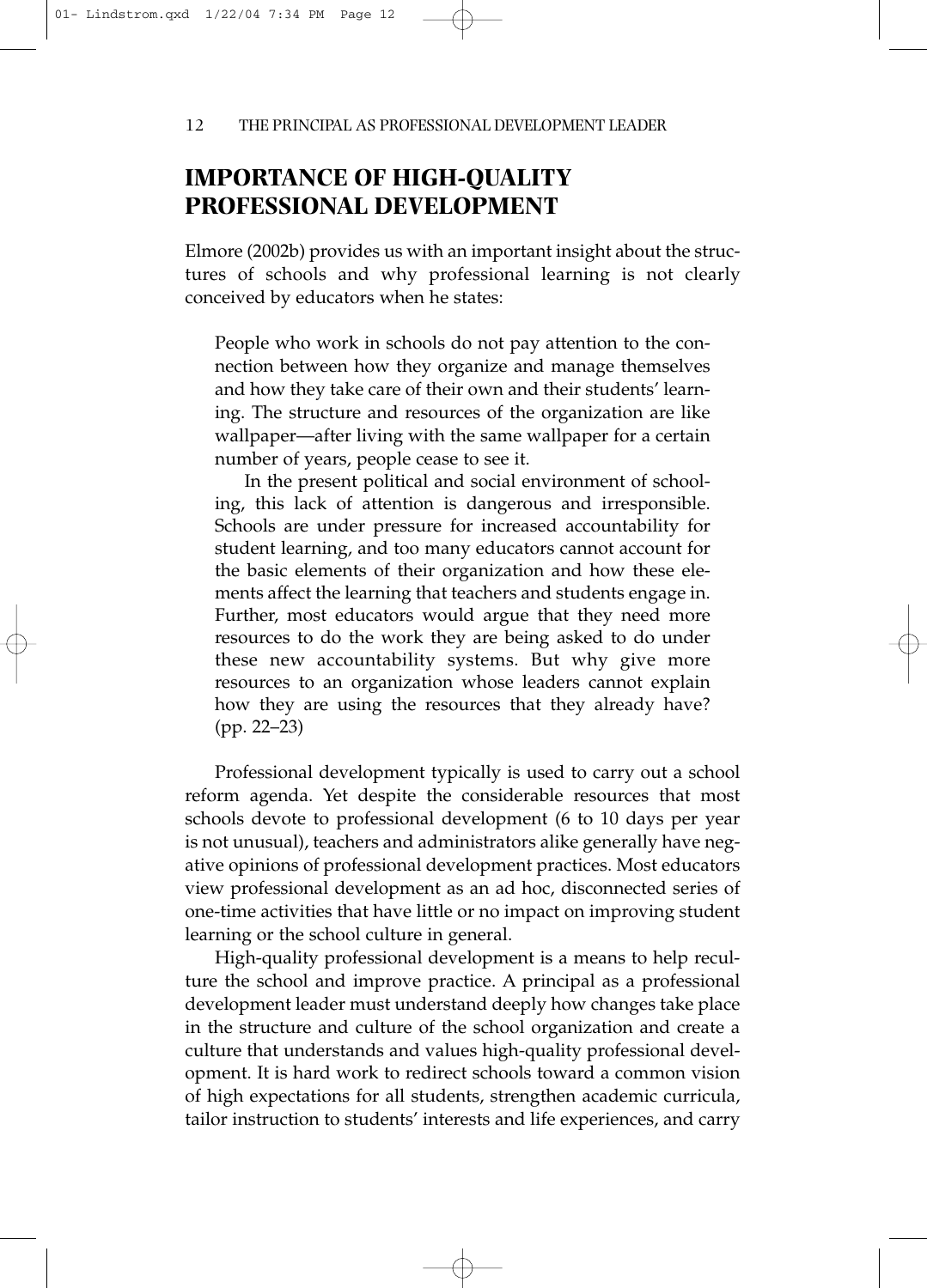

## **Figure 1.4** High-Quality Professional Development Key Components

out multiple assessment measures of students' progress. This book is designed to provide tools for dealing with these issues. Chapter 2 specifically provides guidance for the change process and reculturing the school.

High-quality professional development should contain nine key components if it is to make a focused and sustained difference in altering the culture and structures of the school to provide a process for continuous improvement (see Figure 1.4).

# **HIGH-QUALITY PROFESSIONAL DEVELOPMENT COMPONENTS**

- Focuses on learning and sustaining improved student learning
- Emerges from student data and the need to improve student results
- Nurtures collegiality and collaboration among teachers, other staff, and principal
- Develops shared leadership, resources, and inside/outside support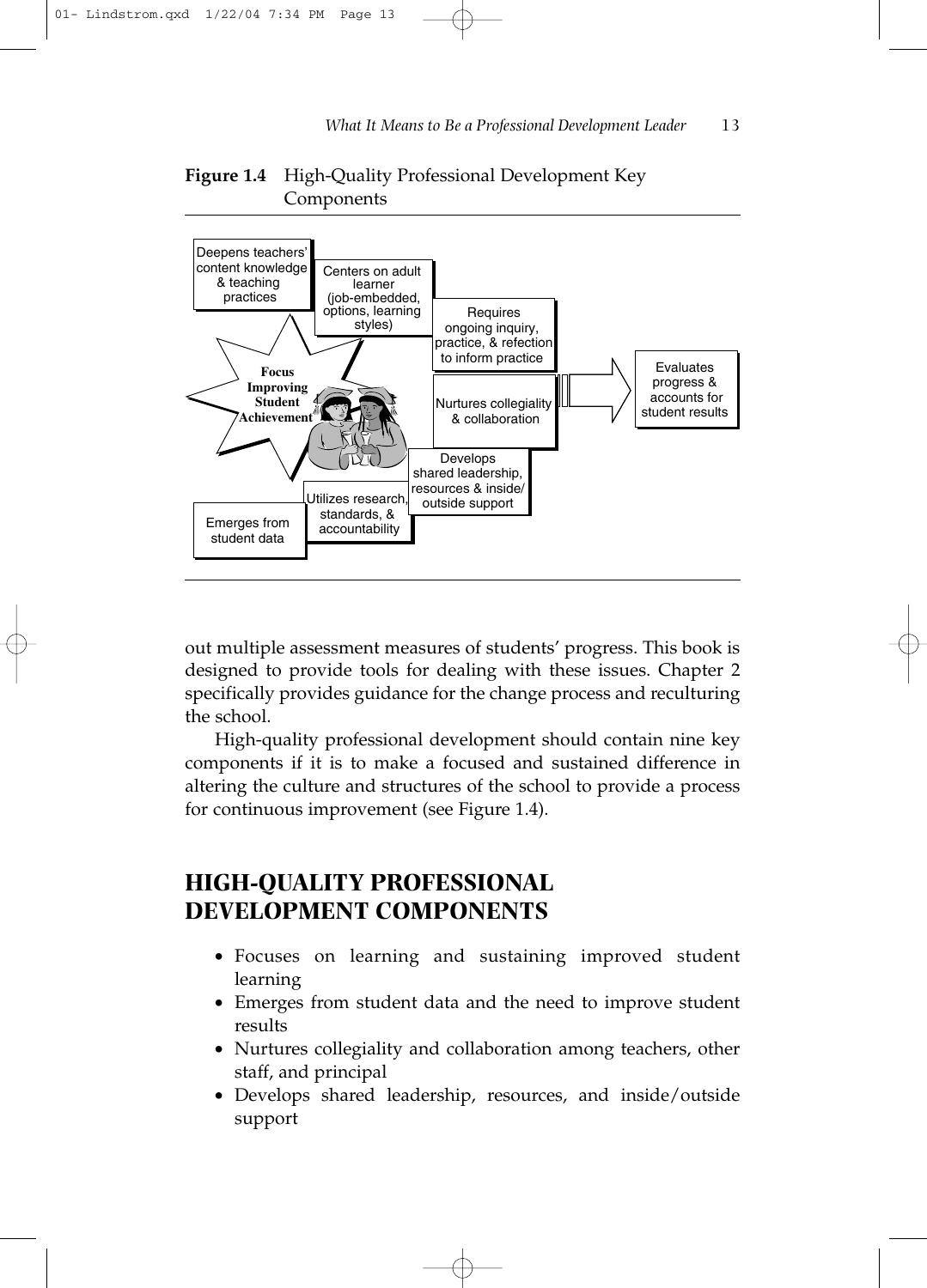- Utilizes research with a foundation in standards and accountability
- Deepens teachers' content knowledge and teaching practices
- Centers on the adult learner through job-embedded work, options, and learning styles
- Requires ongoing inquiry, practice, and reflection to inform practice
- Evaluates progress and accounts for student learning by examining results (Elmore, 2002a; Guskey, 2000; Sparks, 2002; Sparks & Hirsh, 1997; Speck & Knipe, 2001)

The primary goal of a leader for professional development is to focus on and sustain a well-conceived plan for school improvement that reflects these key components. The outcome for this plan is improved student learning, and improved teacher learning can achieve that. Each key component will be addressed here briefly as an overview and will be treated more thoroughly in specific chapters.

## **Focuses on Learning and Sustaining Improved Student Learning**

Professional development is clearly about the learning and improvements in teaching techniques, strategies, and understanding of content that occur after preservice training. Learning is always occurring and is a self-renewing process for the learner. It is the nature of humans. Unfortunately, learning can involve faulty assumption, poor habits, lack of current knowledge, and other undesirable traits that may need to be addressed in a comprehensive, cohesive, and aligned plan. A focus on student learning identifies the needs and direction for the plan. The mantra for school improvement is "How will what we are doing affect student achievement?"

## **Emerges From Student Data and the Need to Improve Student Results**

As teachers, the principal, and the school community analyze schoolwide and individual classroom data, specific areas of concern are identified. Through inquiry into student work and results, there emerges targeted need areas. The experience of examining results and learning together creates a collegial commitment to professional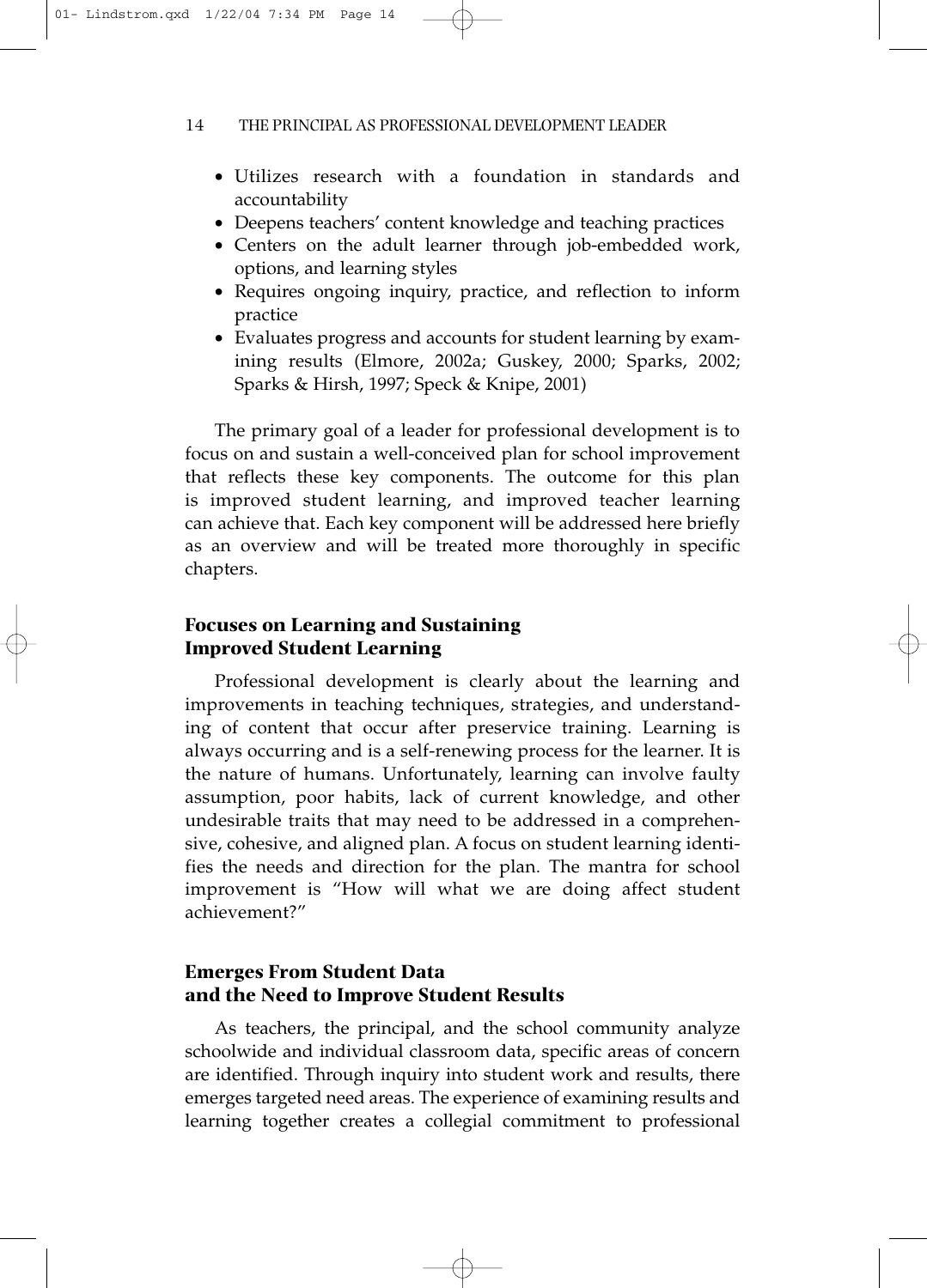development that is relevant and contextual (Lieberman & Miller, 1999).

## **Nurtures Collegiality and Collaboration Among Teachers, Other Staff, and the Principal**

Professional development must be founded on a sense of collegiality and collaboration among teachers, other staff, and the principal, which becomes the essence of the school culture. A collaborative culture nurtures collegial work and supports an atmosphere of sharing professional knowledge and grappling with tough student achievement and learning issues. Isolation within a single classroom does not work. The richness of colleagues inquiring into practice, trying new strategies (practicing, modeling, coaching each other, and reflecting on practice), and examining results exemplifies the real meaning of continuing to develop as a professional. Professional development is not done to individuals or groups. It is collaboratively created out of engaging colleagues around real learning issues that exist within their classrooms and school. The goals and direction for professional development emerge from colleagues recognizing the needs and issues. The culture of collegiality and collaboration gives each teacher and principal the ongoing support needed as changes in teaching practices and content take place (Barth, 1990; Elmore, 2002b; Little, 1993). Professional teachers act as true colleagues who collaboratively meet, share, inquire, research, practice, and reflect on teaching and learning. Out of the intensive work a principal and teachers do as collaborative colleagues, a new form of professionalism emerges that clearly links leading and learning.

## **Develops Shared Leadership, Resources, and Inside/Outside Support**

Shared leadership in professional development allows a broader understanding, ownership, and continuous focus on the critical issues that need to be addressed. Without shared leadership, professional growth plans are fragmented and episodic with little focus or direction. Principals can help schools focus their efforts by using appropriate resources and inside/outside support. These are powerful means to help carry out professional development plans. Looking inside as well as outside of the school for support, including research,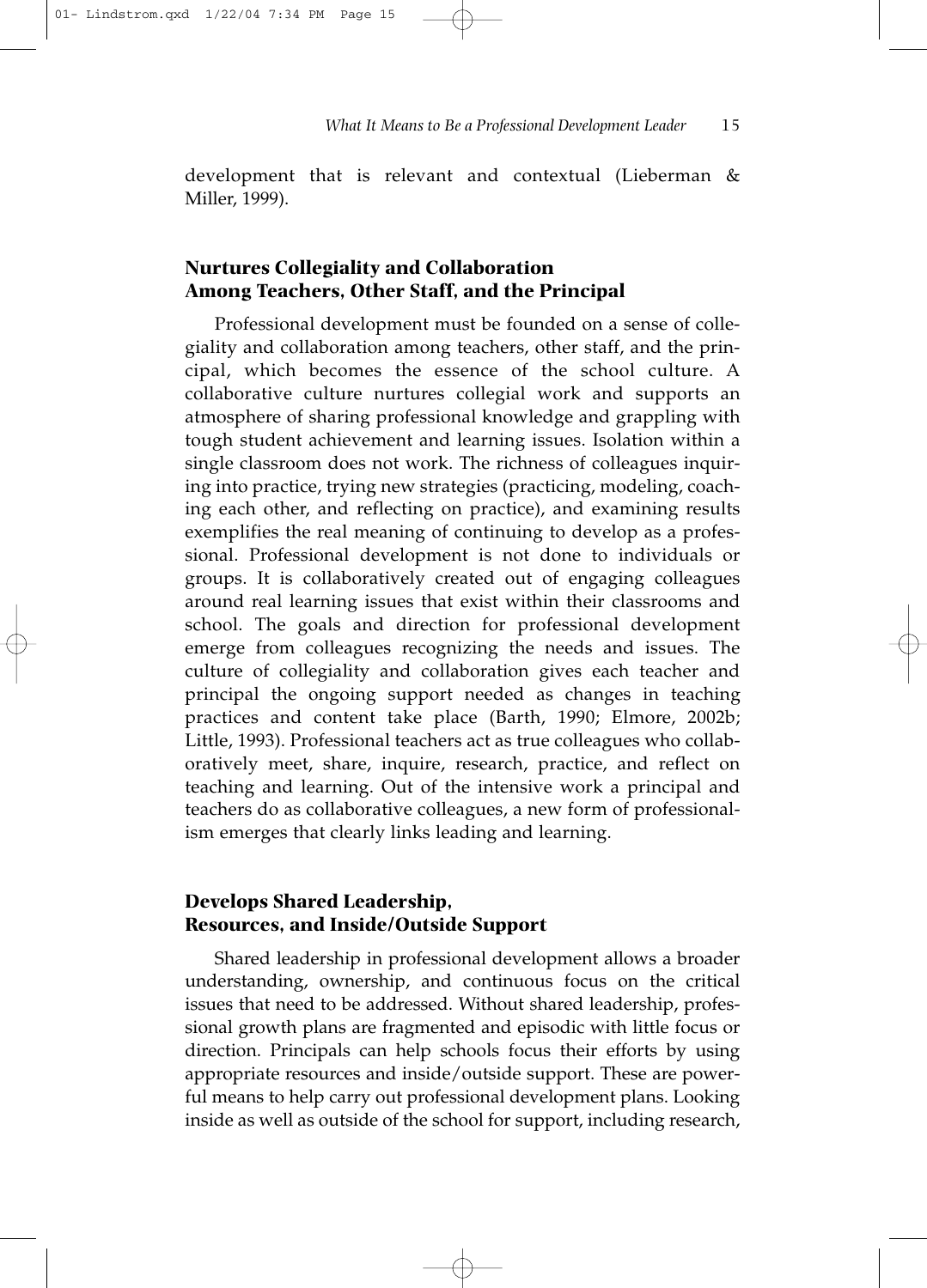expertise, and best practices, helps nourish and infuse the professional growth opportunities.

## **Utilizes Research With a Foundation in Standards and Accountability**

Professional development can no longer be based on what educators think might work but is not substantiated by research. A research-based plan of action grounded in the standards provides a foundation for credible professional work. Accountability for actions and results brings meaning to the continuous improvement efforts. If professional development is to be of value, then it must demonstrate clear achievements of outcomes (Guskey, 2000). Research-based professional development bridges the gap between standards and achievement (Elmore, 2002a). Recent federal legislation enacting the No Child Left Behind initiative (2001) mandates this kind of professional development.

## **Deepens Teachers' Content Knowledge and Teaching Practices**

Deepening teachers' understanding of specific content knowledge enables teachers to know their subject matter well and provides opportunities to improve instructional and assessment strategies. Using professional development with content-specific knowledge gives teachers rich experiences in what they are teaching as well as integrating the strategies of how they deliver the content. If teachers do not know their content area well, they lack the ability to create learning experiences for students that meet high standards and expectations for learning (Darling-Hammond, 1997).

## **Centers on Adult Learner Through Job-Embedded Work, Options, and Learning Styles**

Professional development efforts have moved away from districtprovided, general informational workshops to job-embedded, localcontext learning opportunities where options and understanding about the learner and learning style are evident. What is required at each school site to improve student learning must be centered on what the teacher needs to know and be able to do. This learnercentered practice engages teachers in grappling with their daily practice and offers teachers options based on their own learning needs and styles of learning (Sparks, 2002). Honoring the developmental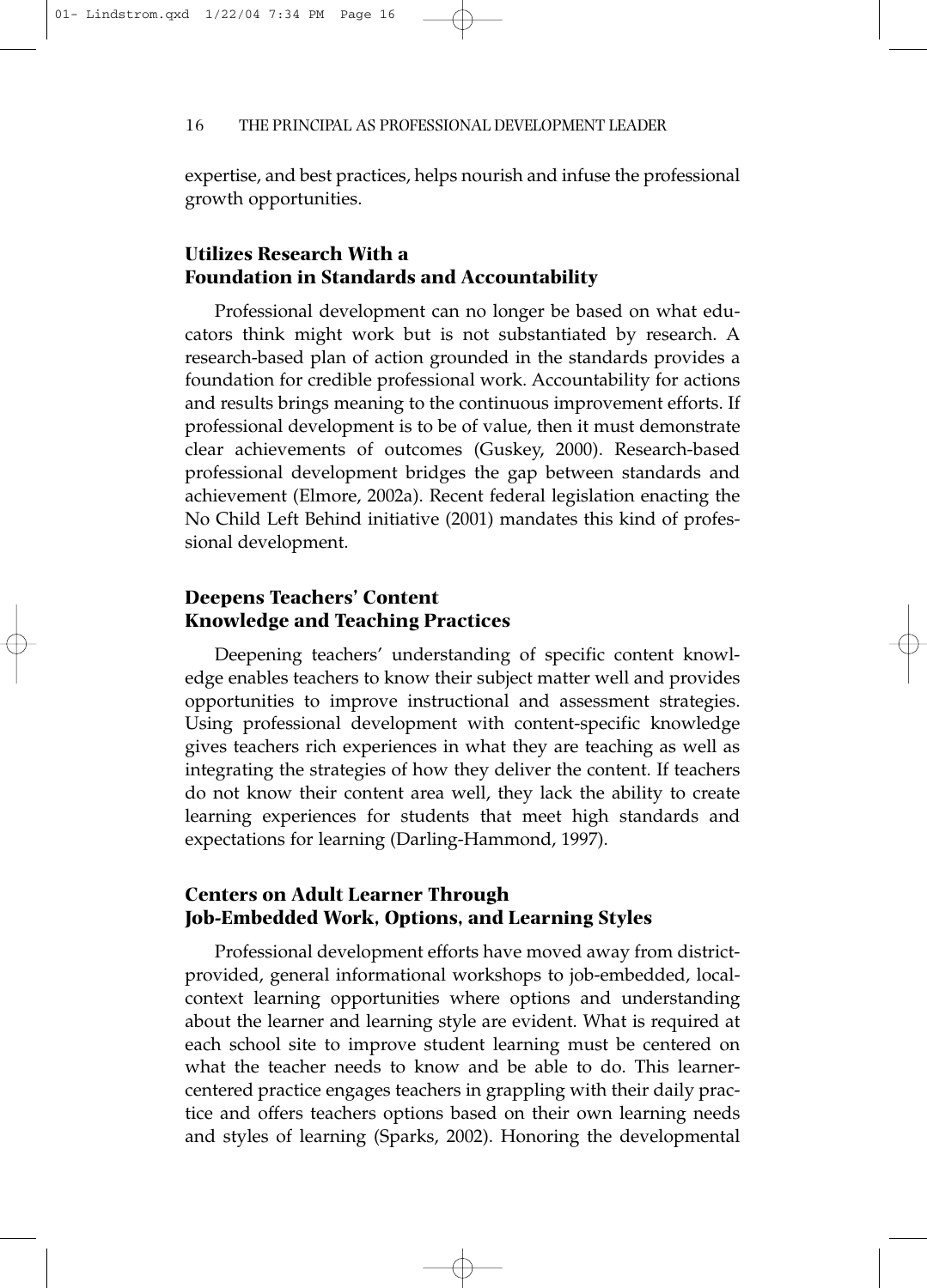levels and experiences of teachers as they tackle specific classroom and subject matter learning issues gives meaning to ongoing jobembedded daily professional growth (Speck & Knipe, 2001).

## **Requires Ongoing Inquiry, Practice, and Reflection to Inform Practice**

Ongoing inquiry, practice, and reflection to inform practice are critical if professional growth is to be sustained and integrated into daily classroom practices that make a difference for student achievement. A cycle of inquiry into practice by examining student work and results data creates a school culture that continuously reflects on practice (Center for Research on the Context of Teaching, 2002; Sagor, 2000). It is this ability to study, act, and inform practice that provides ongoing focus on the critical teaching and learning issues. Professional development is seen as a daily facet of teachers' real work rather than presented as an episodic, one-time event that is soon forgotten and rarely affects the learning within the school (Elmore, 2002a; Sparks, 2002). By its nature, inquiry into practice is focused on striving for continuous improvement and the means to reach that goal.

## **Evaluates Progress and Accounts for Student Learning by Examining Results**

Evaluation of professional development as a means of making progress toward improved student achievement results is essential. Knowing whether the professional growth that is taking place is worthy of the efforts is a critical aspect of accountability. Evaluating professional development points to what needs to be done or changed (Guskey, 2000). Continuing to do professional development activities that do not generate improved student learning is ineffective. An evaluation process must be in place. The crucial questions here are What is making a difference in student achievement? How do we know? How does this evaluation process inform our current practices and cycle of improvement?

A principal needs to keep these critical components of highquality professional development clearly in mind when sharing leadership and the development of professional learning plans. Table 1.1 provides a quick checklist a principal can use for developing, implementing, and reviewing a professional development plan.

Next, if we are to have high-quality professional development, principals must look at the questions they ask.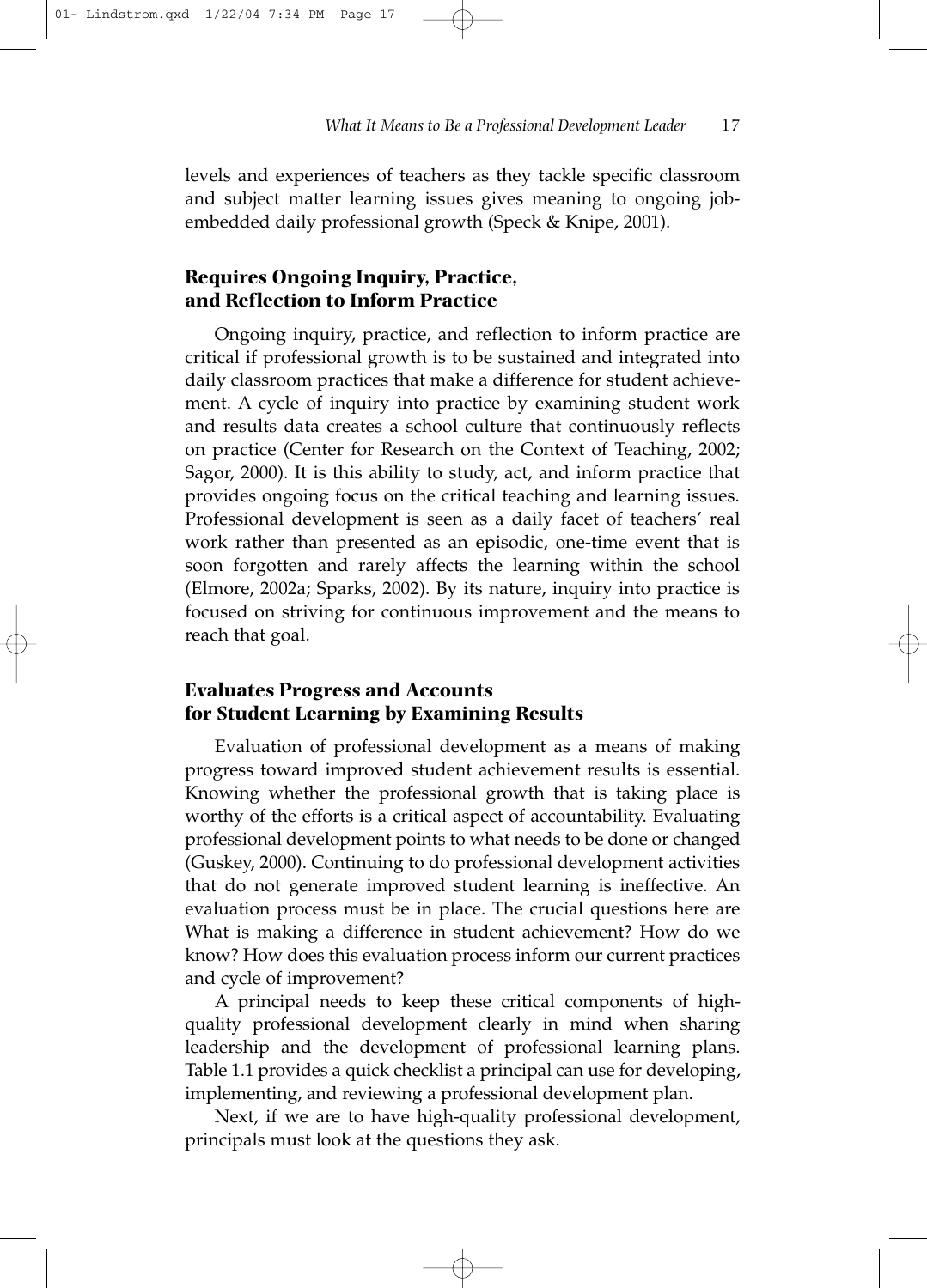### **Table 1.1** Principal's Checklist of High-Quality Professional Development Components

## High-Quality Professional Development Components Principal's Checklist

for

#### Planning Professional Development

- Focuses on learning and sustaining improved student learning
- Emerges from student data and the needs to improve student results
- Nurtures collegiality and collaboration among teachers, other staff, and principal
- Develops shared leadership, resources, and inside/outside support
- Utilizes research with a foundation in standards and accountability
- Deepens teachers' content knowledge and teaching practices
- Centers on adult learner through job-embedded work, options, and learning styles
- Requires ongoing inquiry, practice, and reflection to inform practice
- Evaluates progress and accounts for student learning by examining results

Copyright © 2004 by Corwin Press. All rights reserved. Reprinted from *The Principal as Professional Development Leader*, by Phyllis Lindstrom and Marsha Speck. Thousand Oaks, CA: Corwin Press, www.corwinpress.com. Reproduction authorized only for the local school site that has purchased this book.



What "Focused Questions" does a principal need as a professional development leader?

# **FOCUSED QUESTIONS FOR THE PRINCIPAL AS PROFESSIONAL DEVELOPMENT LEADER**

Emerson once said, "The ancestor of every action is a thought." A pilot uses a checklist prior to every flight, no matter how long or short, to address the important elements of a complex machine. The metaphoric checklists for individuals and organizations are the guiding questions that are asked to focus thoughts, attention, and action. These have been referred to as "Habits of Mind" (Costa & Kallick, 2000; Meier, 1995) or "mental models" (Senge, 1990). In this book, the mental exercise of asking questions to guide thinking and decisions is referred to as "Focused Questions."

Meier's 1995 book, *The Power of Their Ideas: Lessons for America From a Small School in Harlem,* described the development of Central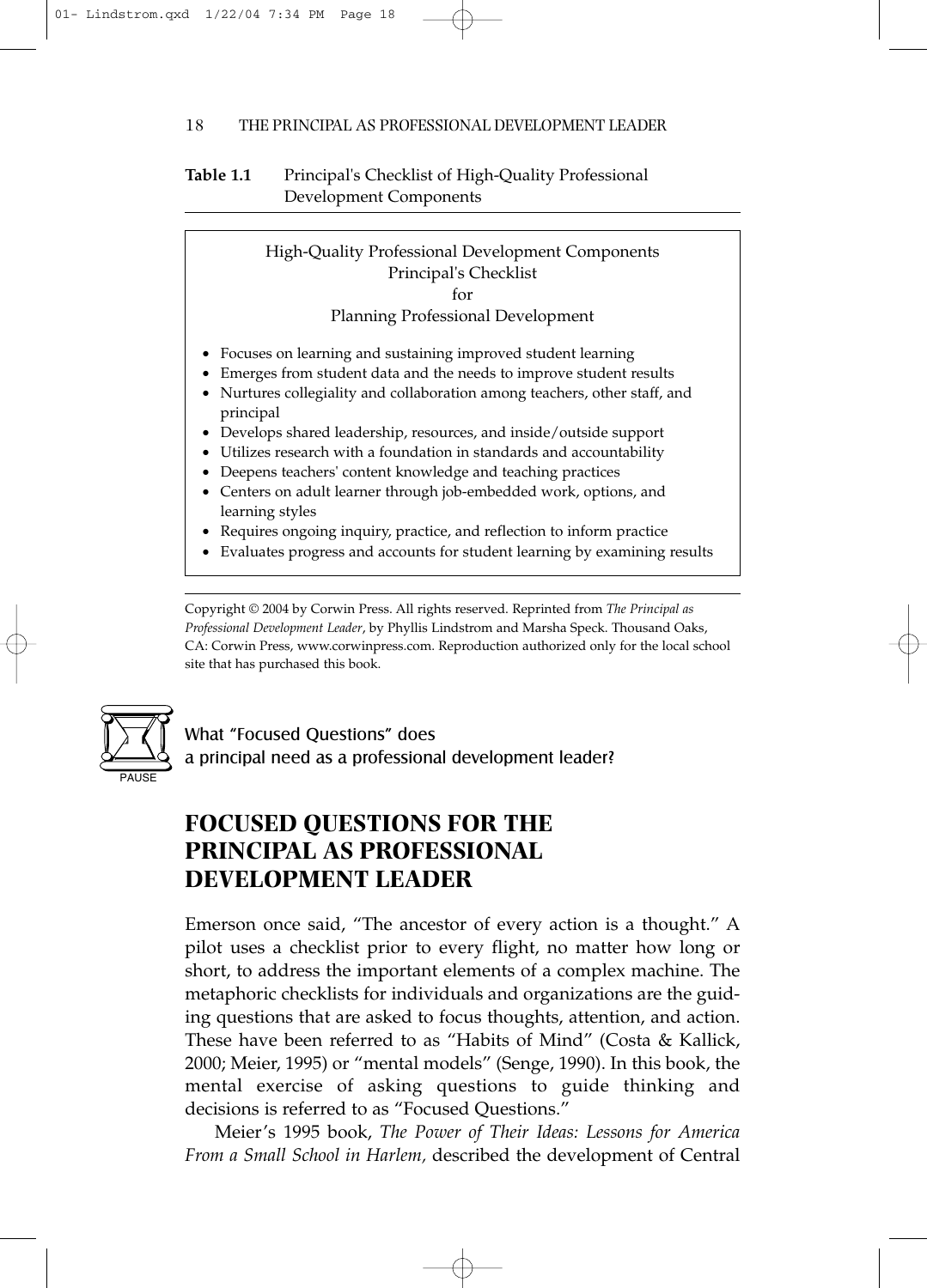Park East Secondary School (CPESS). Based on the work of John Dewey, the staff of CPESS decided that the sign of an educated person is reflected by the quality of questions he or she asks. The "habits" were framed as intellectual questions. Then the staff set about developing strategies for in-depth practice of the five questions as a critical part of every student's education. The CPESS Habits of Mind are not just about asking questions, but are more about focused probing and considering the answers. The specific words of the questions may vary, but they are centered on evidence (How do you know?), viewpoint (Who said it?), connections (What causes what?), supposition (How might things have been different?), and if it matters (Who cares?).

It is the premise of this book that the principal as a professional development leader must have "Focused Questions" that frame his or her thinking about professional development. These Focused Questions are tools for each of the roles the leader plays and guide the professional development work (see Figure 1.5). The questions are discussed under each of the roles and will be highlighted in each appropriate chapter (Chapter 2, Builder; Chapter 3, Designer; Chapter 4, Implementer; Chapter 5, Reflective Leader).

Principals who continually utilize these questions keep the focus on the learning goal by posing the important questions and facilitating the professional dialogue, learning, action, and reflection that bring about increased student achievement. The Focused Questions serve as an anchor to hold fast to what is truly important for professional growth. This book provides the principal with the research, experiences, examples, and tools to put the Focused Questions into action that make a difference for teacher learning and student achievement. We invite you to begin the journey of learning as we introduce the roles!



01- Lindstrom.qxd 1/22/04 7:34 PM

What are the critical roles for the principal as professional development leader and the impact on improved student learning?

# **ROLES AS PROFESSIONAL DEVELOPMENT LEADER**

The principal and other site leaders must fully understand the impact they have on the organization and individuals. Certain roles can lead to organizational culture changes that create a professional learning community. To carry out this task, the principal has various roles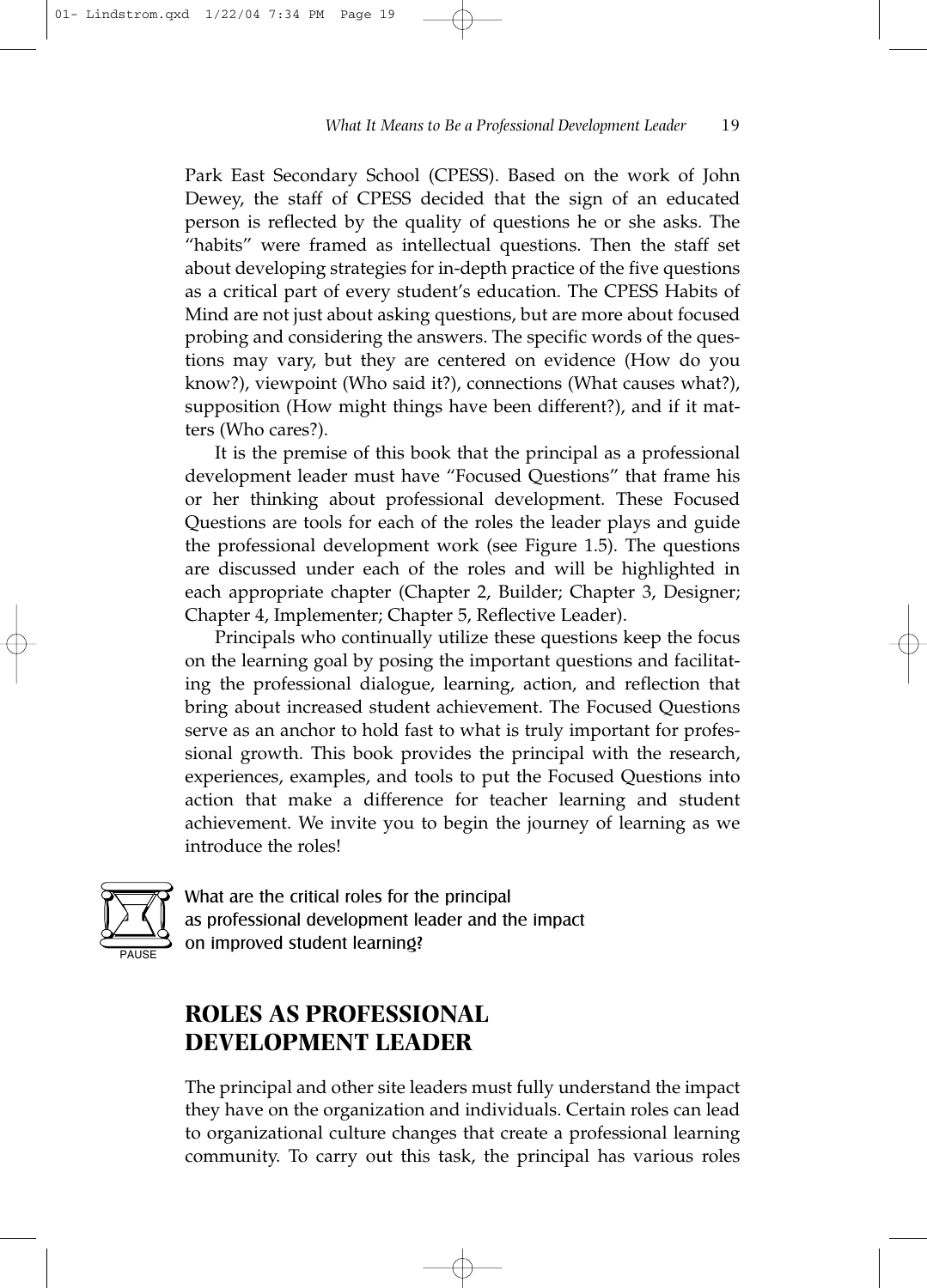

## **Figure 1.5** Focused Questions: Principal as Professional Development Leader

to play in partnership with the school community. The roles of the principal as a professional development leader are as follows:

- Builder: Preparing the capacity of the professional learning community
- Designer: Planning professional development
- Implementer: Taking action
- Reflective Leader: Evaluating results

It is the premise of this book that the principal needs to understand each role to build professional learning within the school. A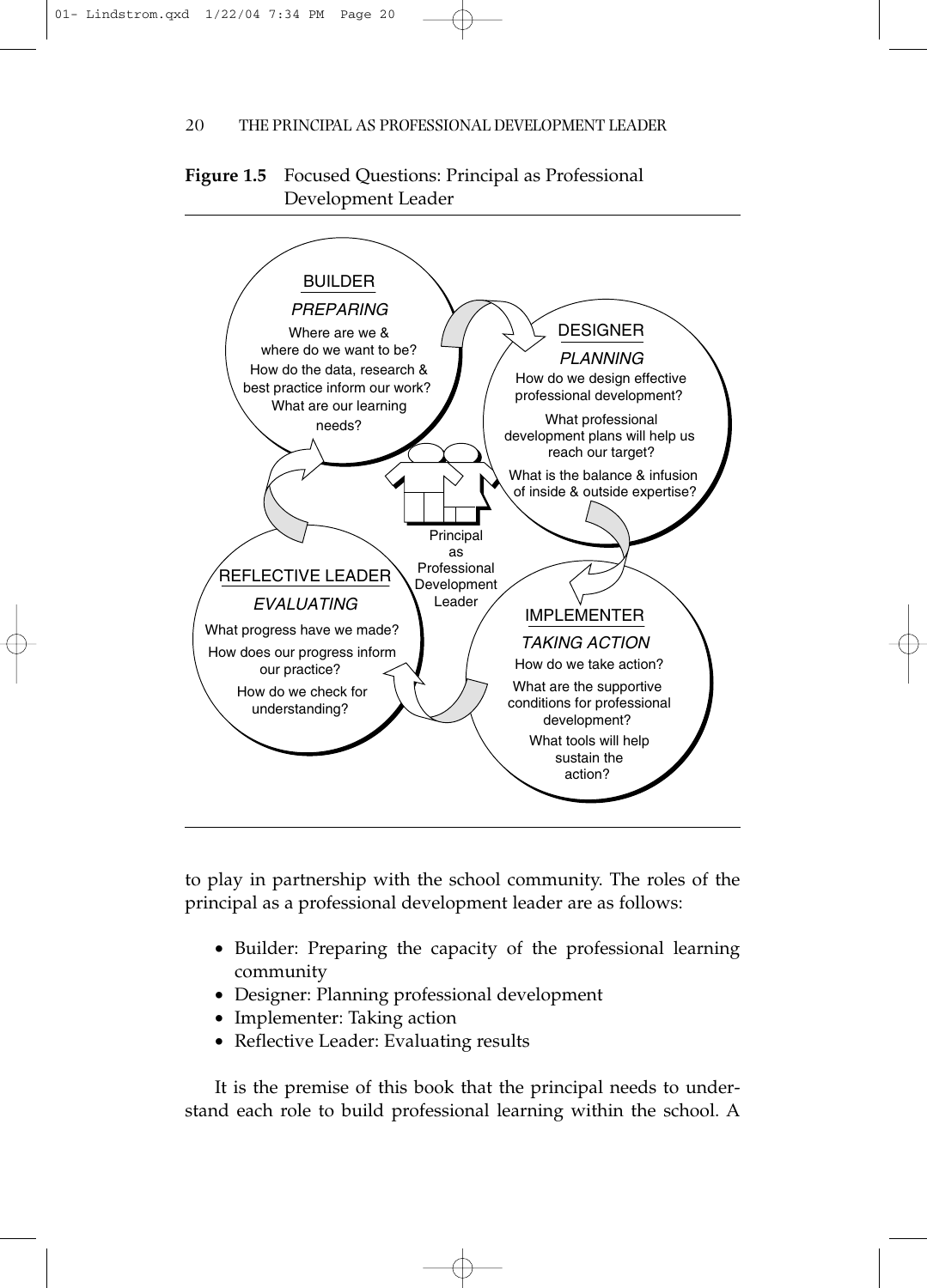



#### **Figure 1.6** Roles of Principal as Professional Development Leader

brief overview of each of these roles will be shared here (see Figure 1.6), and an in-depth discussion will take place in each of the following chapters (Chapter 2, Builder; Chapter 3, Designer; Chapter 4, Implementer; Chapter 5, Reflective Leader).

## **Builder: Preparing the Capacity of the Professional Learning Community (PLC)**

The preparation role for the principal is as builder of a professional learning community. To carry out this role, the principal should focus on these preparation questions as he or she works with the teachers and the school community.

Builder—Preparing: Focused Questions Where are we and where do we want to be? How do the data, research, and best practice inform our work? What are our learning needs?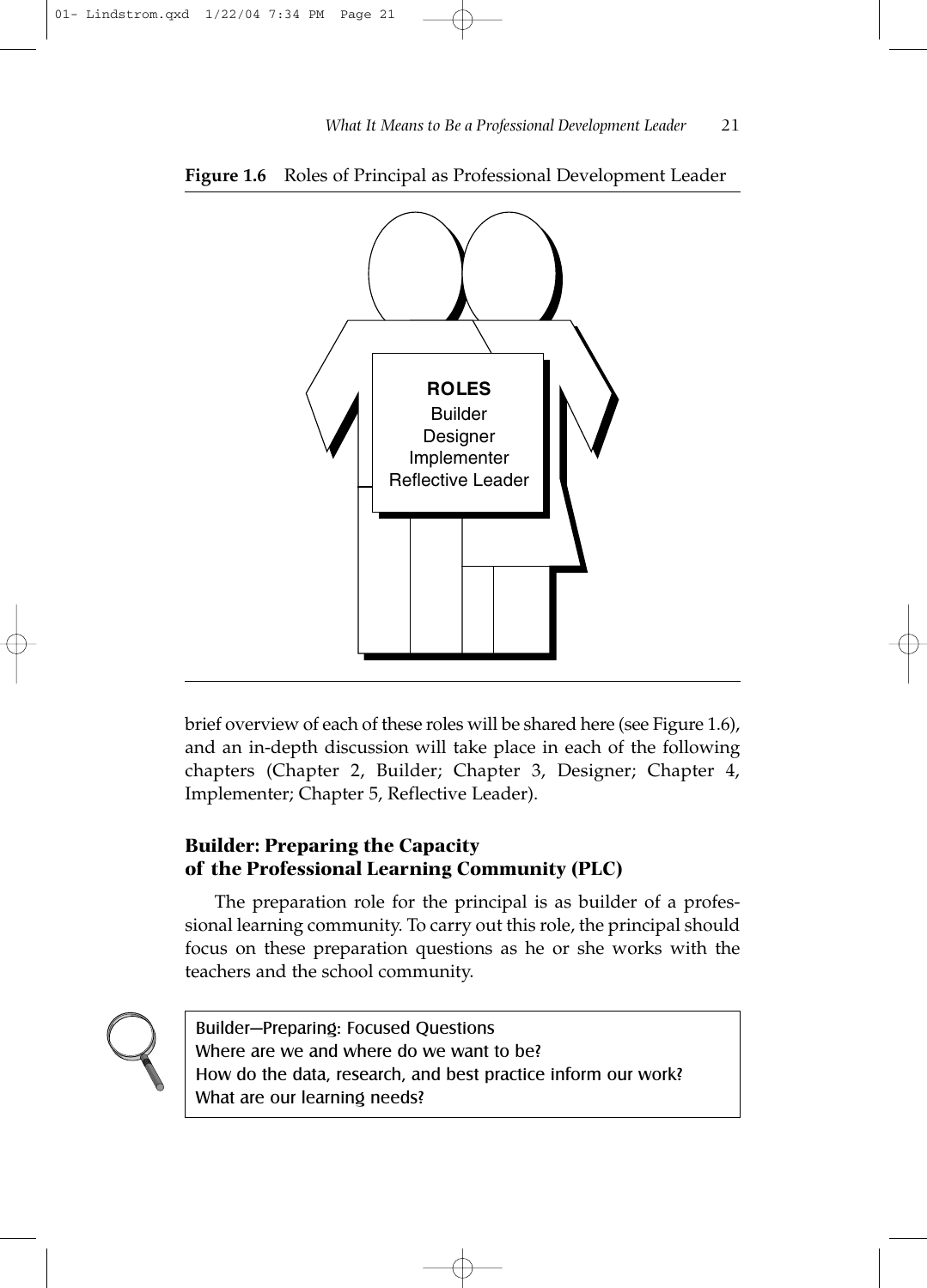Like many important things, "The Vision" can get lost in the hectic day-to-day pace of the principalship. A conscious revisiting is necessary to make the school vision a part of the normal everyday workings of the school. Educators can find themselves often sidetracked by multiple demands and daily crises even when the school vision is written and in hand. The principal has to help the school learning community come to terms with vision and answer the question: *Where are we and where do we want to be?*

For many years, experts have been touting the importance of having a vision for the organization. In the 1985 seminal book about successful business leaders by Bennis and Nanus, *Leaders: The Strategies for Taking Charge,* the first of four strategies for leadership is "Attention Through Vision." Bennis and Nanus argue that "vision is the creating of focus" (p. 28) and that "[a] vision is a target that beckons" (p. 89). Coming on the heels of the effective school research (Coleman, Hoffer, & Kilgore, 1982; Corcoran & Wilson, 1986; Edmonds, 1979; Lightfoot, 1983; Rutter, 1983) that began to define factors leading to excellence in schools, the knowledge that successful leaders used the concept of vision to keep the organization moving forward was simple yet earthshaking. Schools across the country were required to adopt written vision statements as part of school improvement plans.

A shared vision stems from each member of the organization examining his or her own beliefs and assumptions. Only then can the members address the vision for the school. Too often, this step is overlooked, and the vision statements become hollow recitations of slogans or developed by one person rather than clear statements of deeply held beliefs of the organization. Professional development that helps develop shared vision models the process of developing a learning culture within the school.

In schools where the vision exemplifies an agreed-upon future based on attaining excellence, site leaders can continually point to that focus in day-to-day activities. As one former principal stated recently, "No matter what, the staff knows I will ask this question; How does this help us reach our vision?" The goal is for every staff member to ask this question, too.

In creating a collaborative learning community, it is not unusual to uncover thoughts and beliefs that were previously unstated. Assumptions such as "If it weren't for the all the English learners in my classroom, my students' scores would be good" or "Certain students will never be able to learn Algebra" or "The parents don't care about their children's education because they never did well in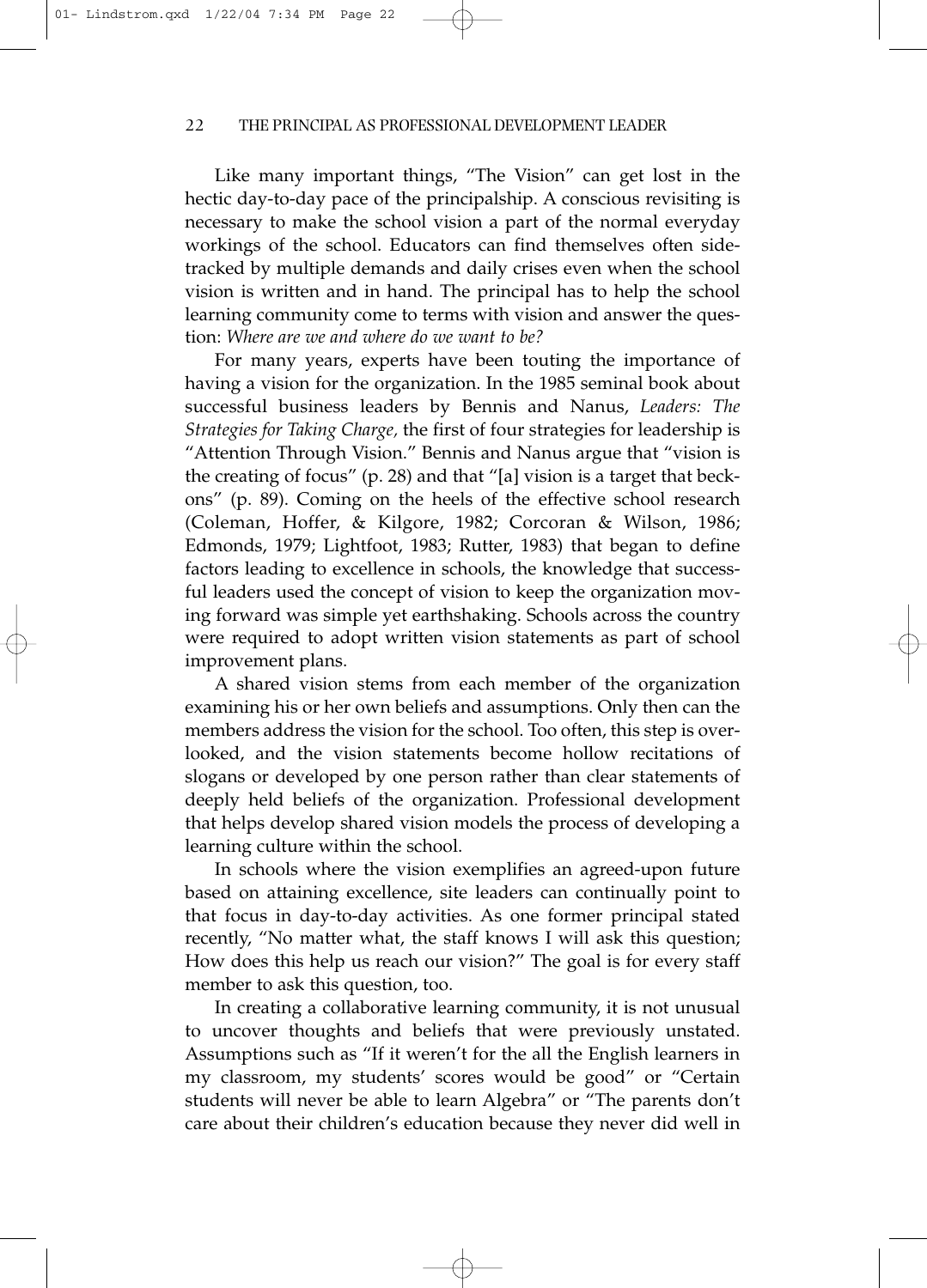school themselves" must be challenged. The greatest strength any principal can have is an unwavering passion for all students being held to high standards. The principal sets the tone for continually challenging assumptions and then leading the charge to find a way to change what is happening. The questions the principal continually asks include: *How do the data, research and best practice inform our work? By examining the data, what are our learning needs?*

No other key to success has had such an impact as school personnel truly understanding the context of the students' community. Understanding context is to the school community much like market research is to the business community. Who is out there? What do they want? How can we meet their needs? This includes a deep understanding of ethnic, racial, religious, and other related issues within the community. In addition, socioeconomic and parent education levels must be considered. What community resources are already in place, and which agencies provide services? How can the school connect with the community networks and build on those resources to develop good communication and quality educational opportunities for all the constituents? Barth says in *Improving School From Within* (1990) that educators should create the kind of school that they would want their children to attend. That school needs to reflect the students and the community.

In addition to understanding the school community context, the organizational culture of the school must be addressed. Step on most school campuses, and staff members can be heard to complain about "wasted time" in staff meetings and inservices. Worse yet are the horror stories of committee work and subsequent recommendations being tossed aside as the school leader makes an authoritarian decision that everyone thought would be in the decision-making realm of the committee. Improving process in the school can be described as the professional development for the system. As people grow and change, so do the systems of their organizations. On the flip side of the coin, it has long been recognized that sometimes changing attitudes and beliefs begins with changes in behaviors. Instituting processes that reflect a learning community can begin to change the people and the culture in the organization.

## **Designer: Planning Professional Development**

It is important for the principal to learn about effective professional development and make decisions using the context and the needs of the school.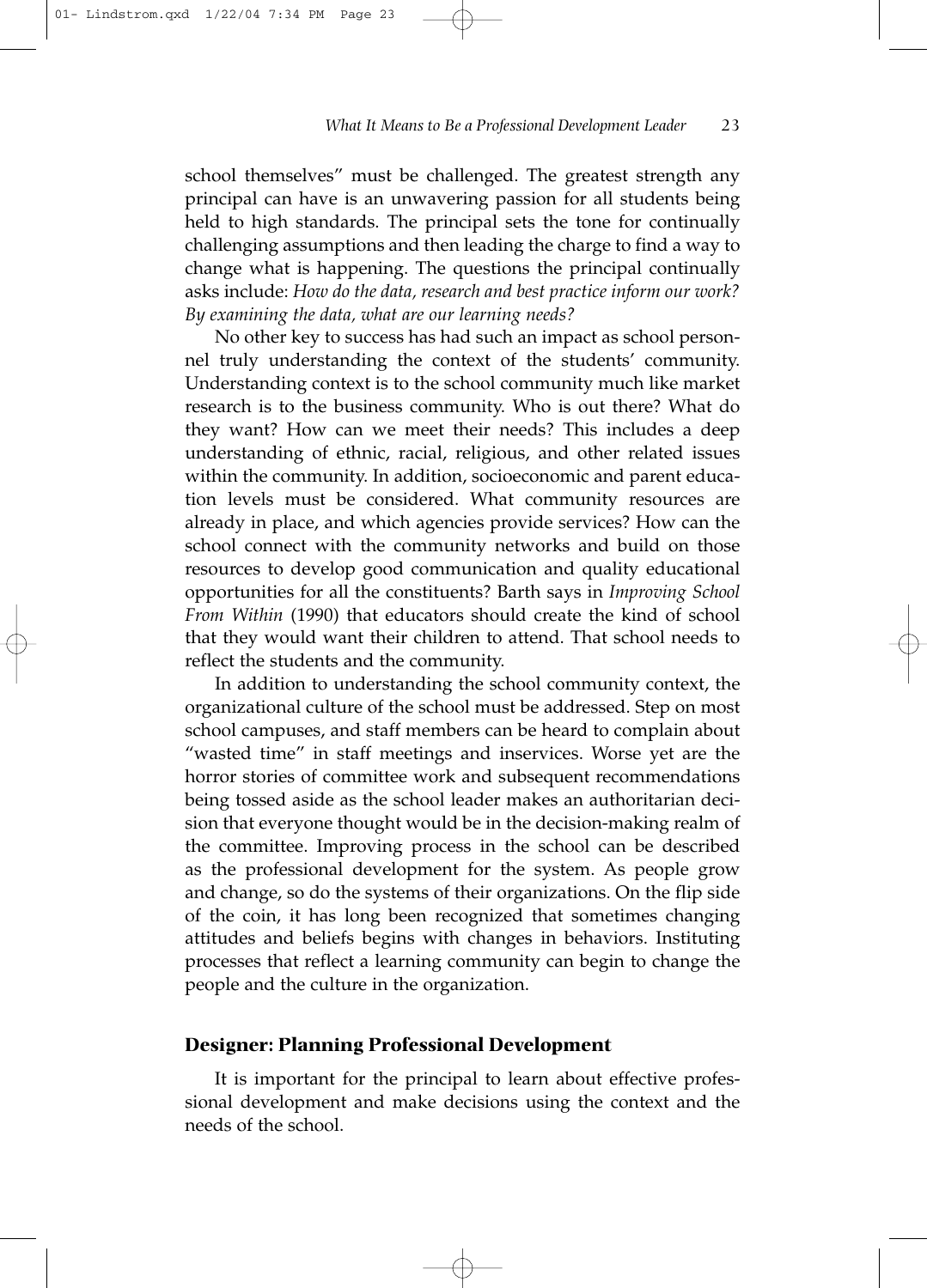

Designer—Planning: Focused Questions How do we design effective professional development? What professional development plans will help us reach our target? What is the balance and infusion of inside and outside expertise?

In this era of high-stakes testing, No Child Left Behind (2001) mandates, and public scrutiny, no one needs to remind today's principals that they are highly accountable for the instructional program. If the bottom line is improved student learning, then educators should focus on students and not just learning new teaching strategies for professional development. So, instead of starting with the teacher and classroom techniques, effective principals understand the power of knowing the students well as learners and unique individuals. In *The Results Fieldbook: Practical Strategies From Dramatically Improved Schools,* Schmoker (2001) provides powerful examples of schools and districts that have made gains "[w]hen teachers regularly and collaboratively review assessment data for the purpose of improving practice to reach measurable achievement goals" (p. 1).

According to Calhoun (2002), using data can be initially frightening "because it requires that we juxtapose our practice and our students' performance against exemplary research-based practices and high levels of student performance attained in similar settings" (p. 20). This can be worrisome for some staffs. However, she argues that Action Research, which collaboratively engages teachers, can be "used as a school improvement tool or individual professional development option" (p. 23). Creating a variety of group opportunities within the learning community can be effective. It is more supportive for individuals to be a part of a collaborative effort. The collective focus of the staff will lead to the greatest gains for the students. *How do we design effective professional development? What professional development plans will help us reach our target?*

In a results-driven school culture, the focus is on learning. Student data is analyzed continuously, and a review of the data produces a basis for narrowing the focus and addressing the achievement gaps the data shows. Benchmarks are developed to measure student progress and make the necessary adjustments in the classroom to ensure growth. Professional development plans are created based on these real needs to reach targets for improvement. This is a huge change from the traditional course of professional development focused on new materials, curriculum, and teaching strategies.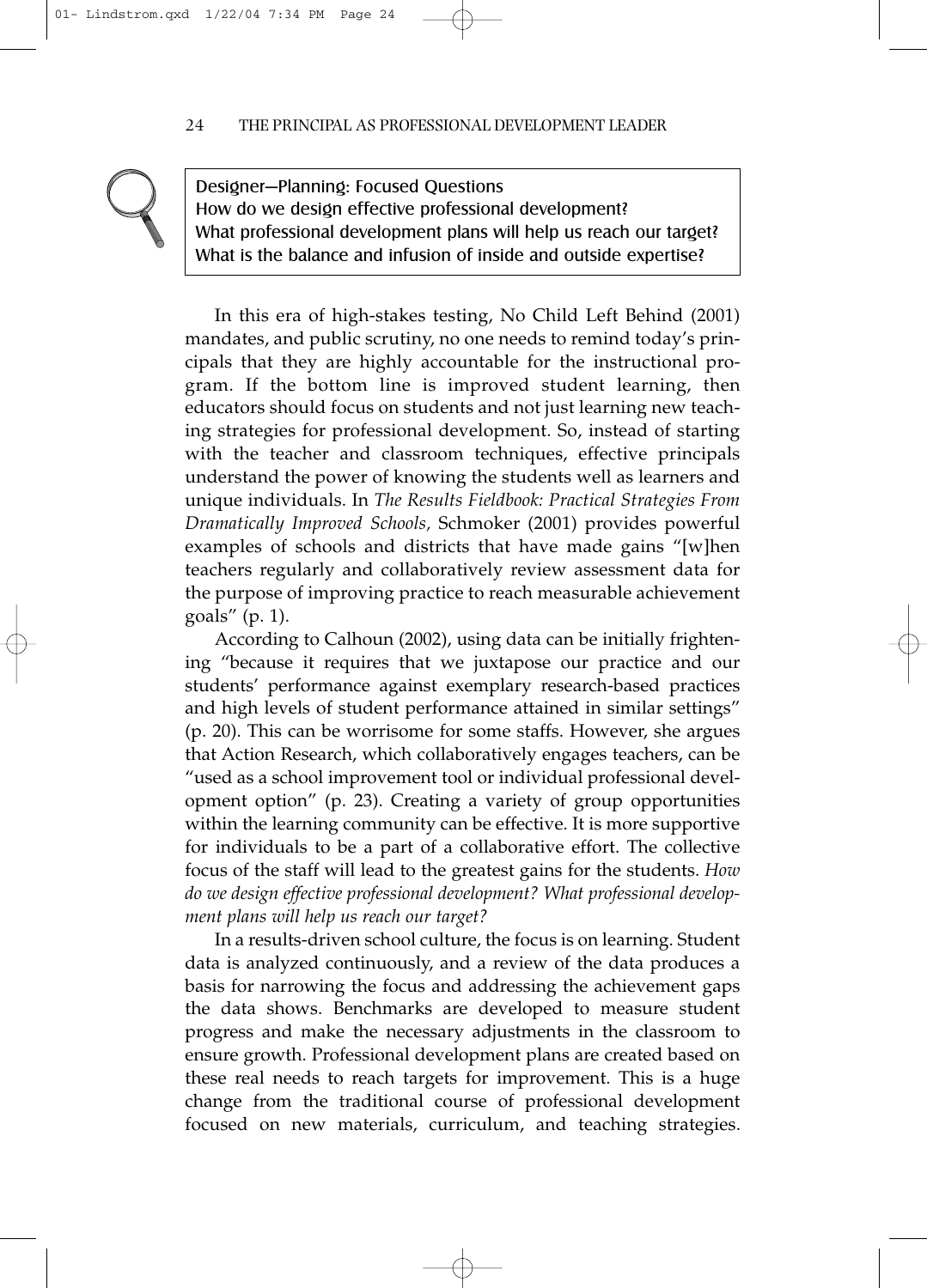Resources and plans are created with this focus in mind. A principal must be ready to plan for, understand, and support the ongoing needs as the learning community grapples with new learning and change. A conscious effort to balance inside knowledge with outside knowledge helps connect the school to the larger community while building the capacity of the teachers to value the knowledge gained through experience (Fullan, 1993: Lieberman, 1996). *What is the balance and infusion of inside and outside expertise?*

#### **Implementer: Taking Action**

Taking action is about making changes. Principals need to know "how" and "when" to help initiate the most appropriate changes.



Implementer—Taking Action: Focused Questions How do we take action? What are the supportive conditions for professional development? What tools will help sustain the action?

Researchers agree on many of the facets of change in education. There are phases to the process, change definitely takes time, different types of changes can be implemented, and some schools are especially resilient to change (Fullan, 1993; Fullan & Stiegelbauer, 1991; Goodlad, 1983; Lieberman, 1995b; McLaughlin & Talbert, 1993; Tyack & Cuban, 1997). There are multiple processes for action to create change and the appropriate professional growth. *How do we take action?*

As the professional learning community begins and continues the ongoing process of professional development, there will be various needs for resources such as time, materials, research, and expertise as well as various tools. *What are the supportive conditions for professional development? What tools will help sustain the action?*

## **Reflective Leader: Evaluating Results**

No one would consider taking a journey in unfamiliar territory without occasionally referring to the map, checking for guideposts, and determining progress to the destination. For professional development, each trip is different due to the human nature of the individuals involved.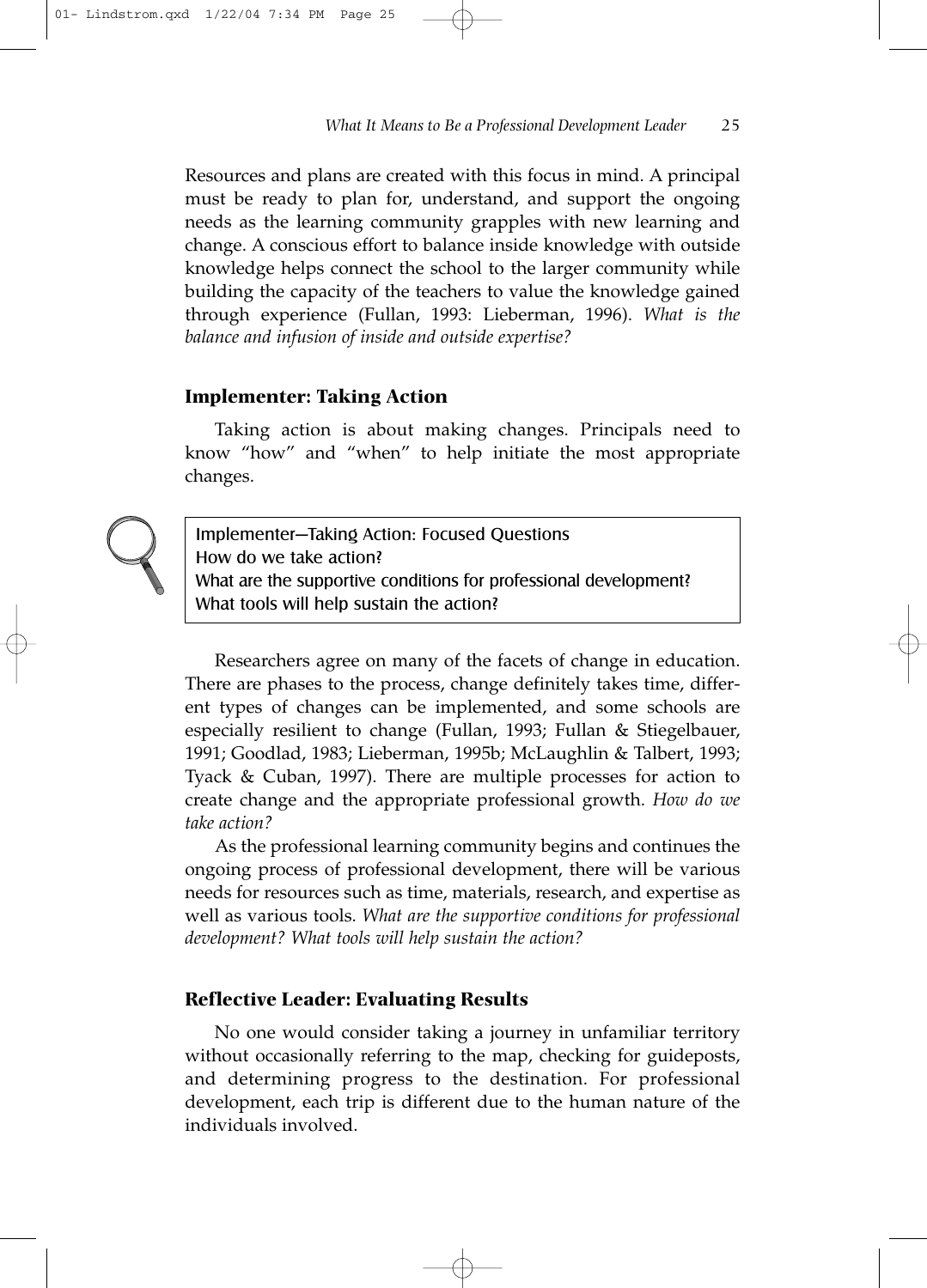

Reflective Leader—Evaluating: Focused Questions What progress have we made? How does our progress inform our practice? How do we check for understanding?

Reflective leaders constantly consider their actions and gather feedback from others when necessary. Reflection becomes a habit for effective leaders and learning communities. Wanting to know what progress is being made and how that progress is informing practice is critical to the study and reflection on actions. A principal as reflective leader must model a continuous process of inquiry and reflections on actions. A reflective leader asks the following questions of professional development actions: *What progress have we made? How does our progress inform our practice? How do we check for understanding?*

Human brains are wired to observe, consider the information, and then make meaning out of it. Using the process of reflection allows for constructing greater connections and meaning. Periodically checking for understanding not only builds insight but also allows us to share with others and clear up any potential misunderstandings. This evaluation of efforts is critical to finding out what has been accomplished and what needs continued attention. Too often, there is not an established reflection and evaluation process in place to focus the efforts on what has been the clear effect on student achievement.

At the end of each chapter, we have included key points as a summary. Take a moment now and review the key points for Chapter 1. This chapter has served to introduce the model for principal leadership and professional development used throughout this book. We invite you to think deeply about your own school as you begin this journey.